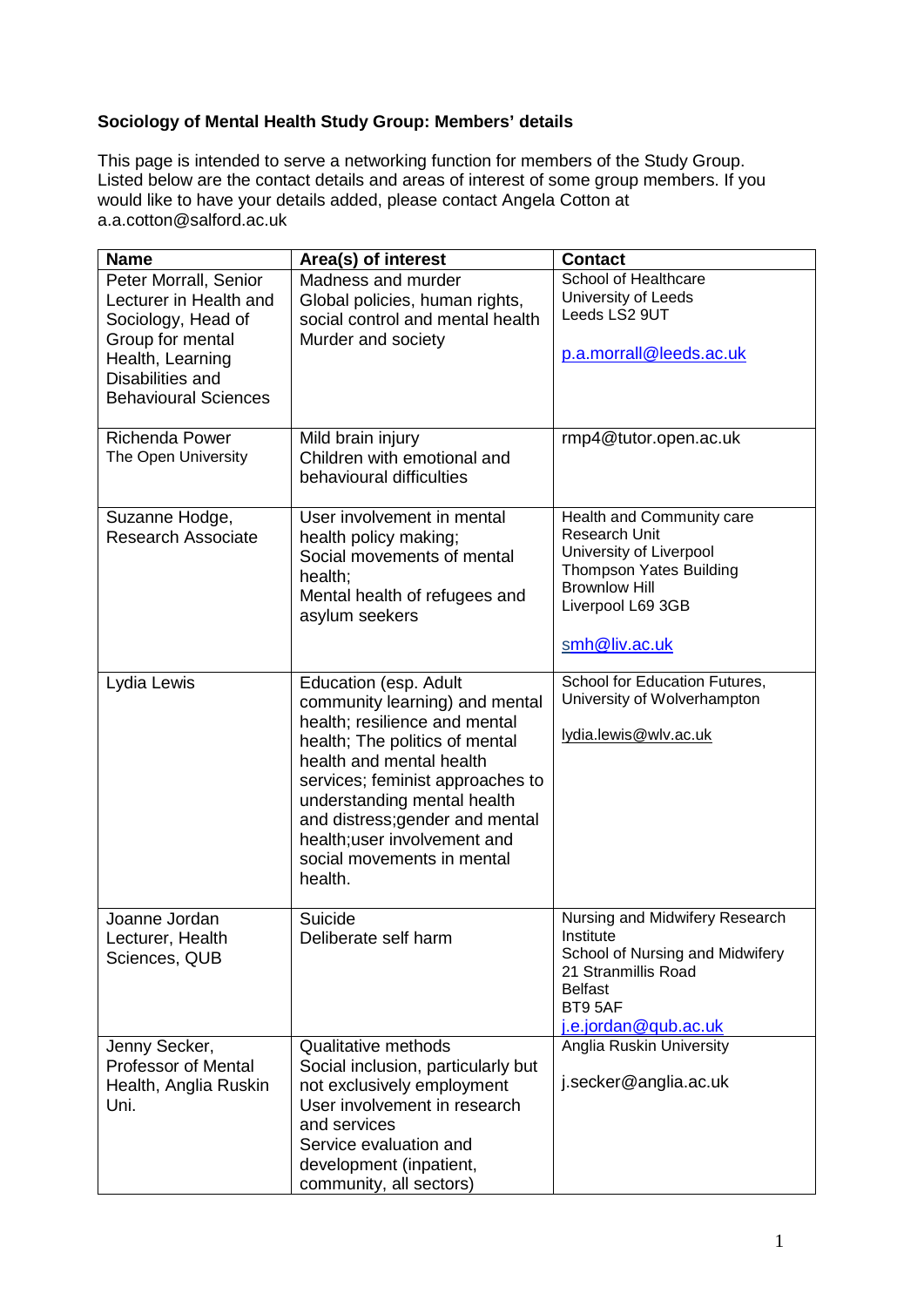| Nick Manning,<br>Professor of Social<br>Policy and Sociology,<br>Director IMH.                                                                  | Personality disorder<br>Diagnosis<br>Actor-network theory<br>Social policy<br>Therapeutic communities                                                                                                                                                                                                                                                                                                                                                                                                                                                          | Institute of Mental Health,<br>University of Nottingham,<br>Triumph Road,<br>Nottingham NG7 2TU<br>Nick.Manning@nottingham.ac.uk                                                                                   |
|-------------------------------------------------------------------------------------------------------------------------------------------------|----------------------------------------------------------------------------------------------------------------------------------------------------------------------------------------------------------------------------------------------------------------------------------------------------------------------------------------------------------------------------------------------------------------------------------------------------------------------------------------------------------------------------------------------------------------|--------------------------------------------------------------------------------------------------------------------------------------------------------------------------------------------------------------------|
| Rob Hanlon                                                                                                                                      | Service user involvement in<br>mental health services,<br>including in relation to Patient<br>and Public Involvement Forums<br>and the Expert Patient<br>Programme                                                                                                                                                                                                                                                                                                                                                                                             | Messages can be forwarded via the<br>co-convenor (e-mail address<br>above)                                                                                                                                         |
| Jo Warner<br>Senior Lecturer in<br><b>Social Work</b>                                                                                           | Interests: sociocultural<br>approaches to risk and mental<br>health; gender,<br>'race' and ethnicity in relation to<br>risk and mental health.                                                                                                                                                                                                                                                                                                                                                                                                                 | School of Social Policy, Sociology<br>and Social Research<br>University of Kent<br><b>Bridge Wardens' College</b><br>The Historic Dockyard<br>Chatham, Kent, ME4 4TE<br>j.warner@kent.ac.uk                        |
| Maureen Deacon<br>Professor of CPD in<br><b>Health Care</b>                                                                                     | Ethnographic and<br>ethnomethodological<br>approaches in examining<br>different aspects of mental<br>health service provision.<br>PhD: an ethnography of acute<br>mental health nursing.                                                                                                                                                                                                                                                                                                                                                                       | University of Chester<br>Department of Professional<br>Development & Allied Health<br><b>Warrington Campus</b><br>M.Deacon@chester.ac.uk                                                                           |
| <b>Julia Frost</b><br><b>Research Fellow for</b><br>the 'Third' Gap<br>research team, in the<br>Institute of Health<br><b>Services Research</b> | Research Associate for review<br>of systematic reviews in forensic<br>psychiatry; sociology of mental<br>health.                                                                                                                                                                                                                                                                                                                                                                                                                                               | University of Exeter Medical<br>School<br><b>Veysey Building</b><br>Salmon Pool Lane<br>julia.frost@pcmd.ac.uk                                                                                                     |
| Jodie Allen                                                                                                                                     | Final year M.A. (Sociology)<br>student at Concordia University<br>in Montreal. My concentration is<br>in Sociology of Mental Health<br>(Eating Disorders-Anorexia). My<br>current research addresses bio-<br>medical and new public health<br>'risk' discourses from a feminist<br>poststructuralist standpoint.<br>Using a discourse analytic<br>approach, I am examining how<br>these dominant formations<br>discursively construct the<br>anorectic's 'illness' experience,<br>through an analysis of individual<br>narratives on pro-anorexic<br>websites. | Dept. of Sociology & Anthropology<br>Concordia University, Montreal,<br>QC.<br>5-4295 de la Roche<br>Montreal, QC, H2J 3H8<br>Canada<br>Messages can be forwarded via the<br>co-convenor (e-mail address<br>above) |
| Solange Davin                                                                                                                                   | Television Studies, in particular                                                                                                                                                                                                                                                                                                                                                                                                                                                                                                                              | SolangeDavin<br>PO Box 8444                                                                                                                                                                                        |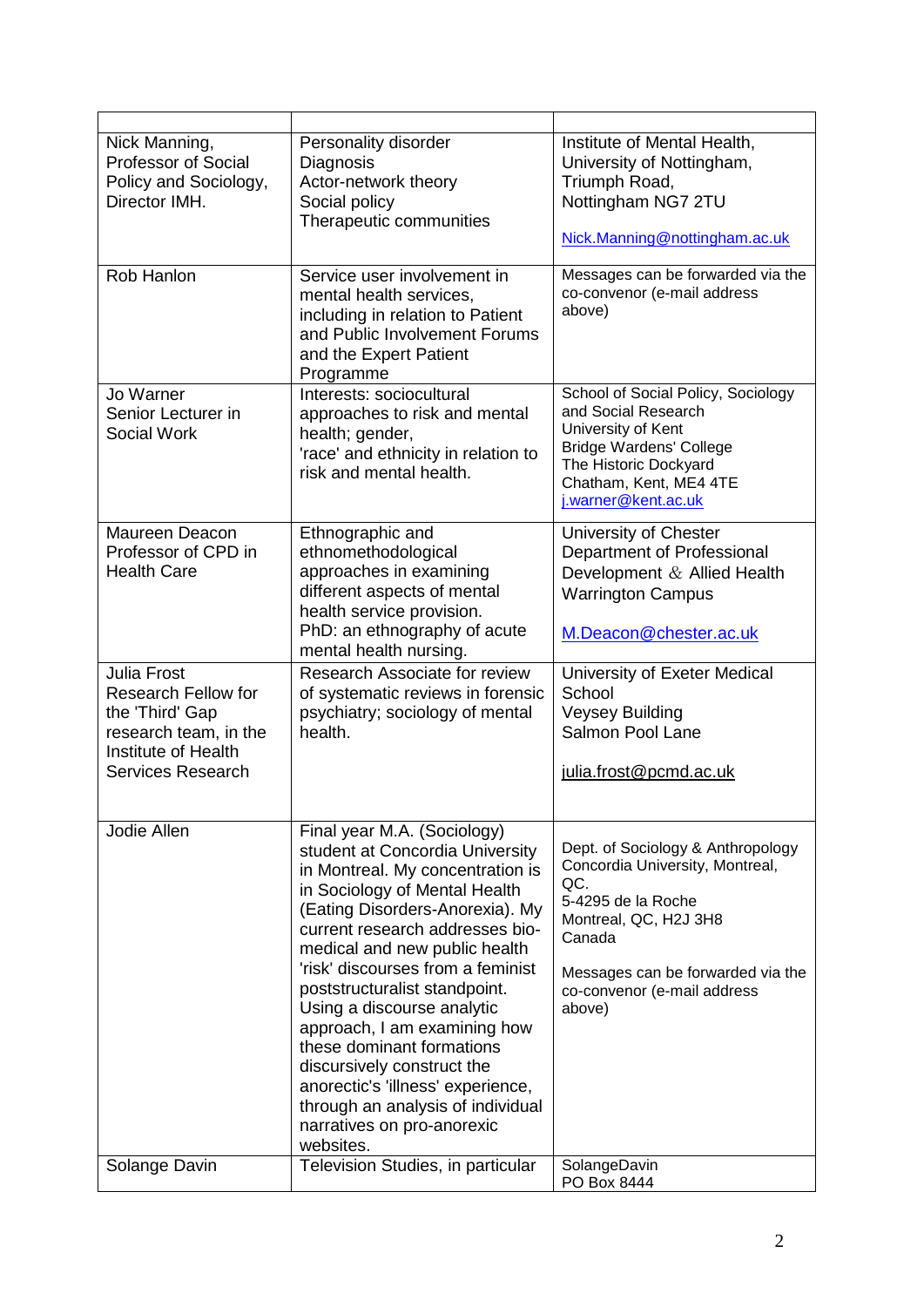|                                                               | audience research (I have<br>carried out several studies of<br>viewers' responses to medical<br>narratives in various television<br>programmes), the public<br>understanding of science,<br>sociology and anthropology of<br>health and illness, health<br>promotion, cross-cultural issues<br>and translation, methodology,<br>philosophy (particularly<br>philosophy of science),<br>sociology and anthropology<br>of tourism. | Nottingham NG3 3WX<br>Messages can be forwarded via the<br>co-convenor (e-mail address<br>above)                            |
|---------------------------------------------------------------|----------------------------------------------------------------------------------------------------------------------------------------------------------------------------------------------------------------------------------------------------------------------------------------------------------------------------------------------------------------------------------------------------------------------------------|-----------------------------------------------------------------------------------------------------------------------------|
| <b>Richard Murphy</b>                                         | Religion and mental health and<br>the epistemological, ontological<br>and hermeneutical questions/<br>assumptions that underpin how<br>mental health is constructed<br>within societies.                                                                                                                                                                                                                                         | Messages can be forwarded via the<br>co-convenor (e-mail address<br>above)                                                  |
| <b>Martin Webber</b>                                          | social capital and mental health,<br>mental health social work<br>(including statutory functions)<br>and social inclusion.                                                                                                                                                                                                                                                                                                       | martin.webber@york.ac.uk                                                                                                    |
| Anne Rogers<br>Professor of the<br>Sociology of<br>Healthcare | Mental health policy; primary<br>mental health care; theory in<br>sociology and mental health<br>self-management; inequalities<br>and mental health                                                                                                                                                                                                                                                                              | Anne.Rogers@Manchester.ac.uk                                                                                                |
| <b>Susie Scott</b>                                            | Shyness and social<br>phobia/social anxiety                                                                                                                                                                                                                                                                                                                                                                                      | s.scott@sussex.ac.uk                                                                                                        |
| <b>Jeff Fernandez</b><br>Islington PCT, London                | Race, racism and health<br>provision                                                                                                                                                                                                                                                                                                                                                                                             | jfernandez@nhs.net                                                                                                          |
| Jacqueline Davies                                             | Risk in forensic mental health;<br>service user perspectives on<br>disability                                                                                                                                                                                                                                                                                                                                                    | <b>City University</b><br>24 Chiswell Street<br>London EC17 4YT<br>j.p.davies @city.ac.uk                                   |
| <b>Ewen Speed</b>                                             | Services users; mental health<br>organisations                                                                                                                                                                                                                                                                                                                                                                                   | esspeed@essex.ac.uk                                                                                                         |
| Stephen Platt,<br>Professor, University of<br>Edinburgh       | Socio-economic and socio-<br>cultural aspects of suicidal<br>behaviour;<br>Evaluation of complex                                                                                                                                                                                                                                                                                                                                 | RUHBC, School of Clinical<br>Sciences and Community Health,<br>University of Edinburgh, Teviot<br>Place, Edinburgh EH8 9AG. |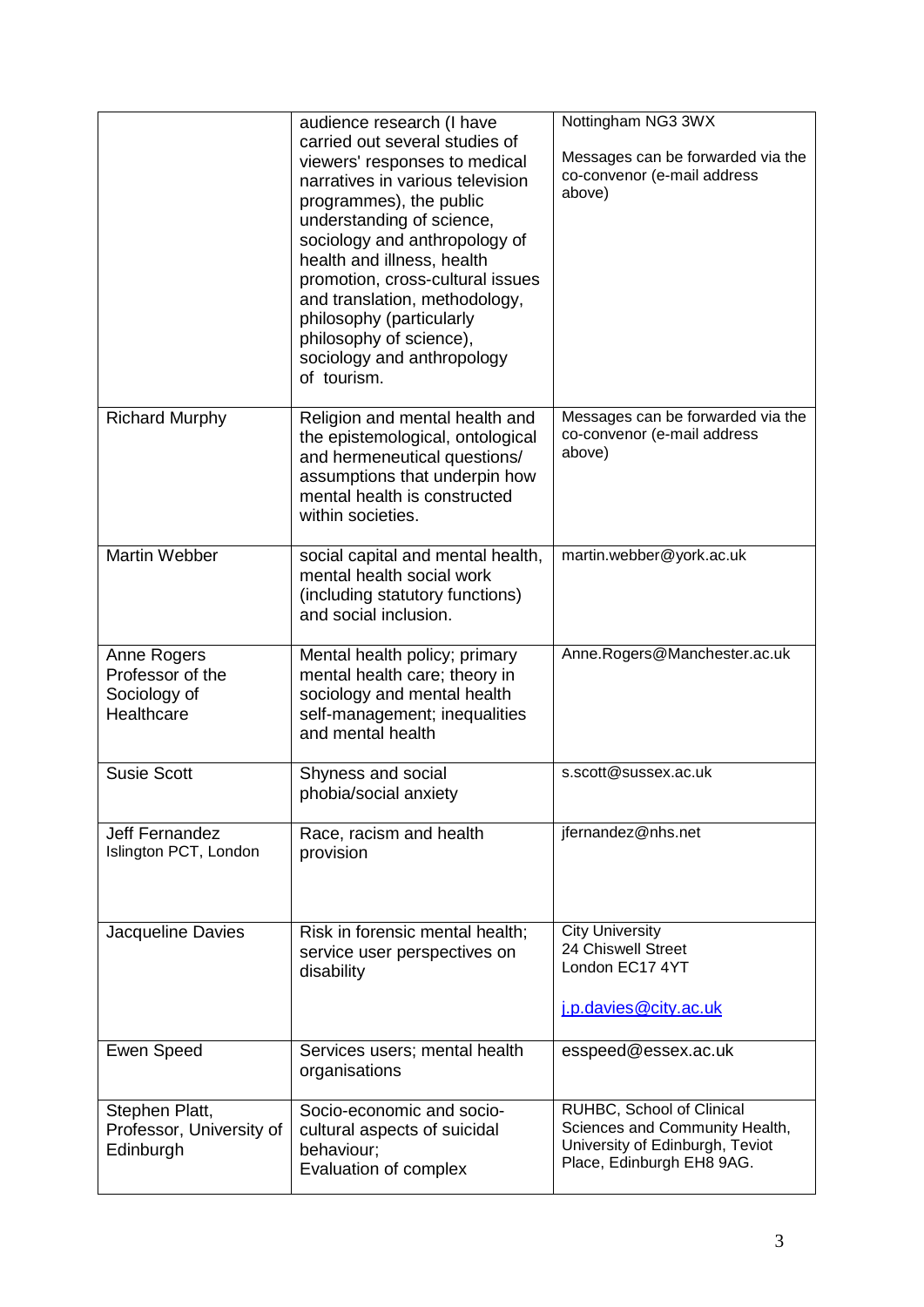|                                                                                                                                              | interventions for mental health<br>improvement;<br>Supporting practice and policy<br>development relating to public<br>mental health and wellbeing and<br>suicide prevention (particularly<br>at the community level)                                                                     | Steve.Platt@ed.ac.uk                                                                                                                       |
|----------------------------------------------------------------------------------------------------------------------------------------------|-------------------------------------------------------------------------------------------------------------------------------------------------------------------------------------------------------------------------------------------------------------------------------------------|--------------------------------------------------------------------------------------------------------------------------------------------|
| Darin Weinberg,<br>University Lecturer,<br>University of<br>Cambridge                                                                        | Mental illness, addiction, and<br>learning disability as embodied<br>ethnographic,<br>ethnomethodological, and actor<br>network theoretic phenomena.<br>Therapeutic communities. Lay<br>diagnosis and intervention.<br>Rights and mental disability.                                      | Department of Sociology<br>University of Cambridge<br><b>Free School Lane</b><br>Cambridge, CB2 3RQ<br>dtw23@cam.ac.uk                     |
| James Nazroo,<br>Professor, University of<br>Manchester                                                                                      | Ethnic inequalities in mental<br>health, especially exploring the<br>impact of economic and social<br>inequalities in these;<br>Mental health and well-being at<br>older ages;<br>Gender inequalities in mental<br>health, especially exploring the<br>significance<br>of gendered roles. | james.nazroo@manchester.ac.uk                                                                                                              |
| Peter Schofield                                                                                                                              | Mental health inequalities<br>/ ethnic differences in<br>psychosis, primary care mental<br>health, alternative approaches<br>to mental health care,<br>combining qualitative /<br>quantitative methods in mental<br>health research.                                                      | Health Services Research Dept,<br>Institute of Psychiatry,<br>Box 032, De Crespigny Park,<br>London SE5 8AF<br>peter.1.schofield@kcl.ac.uk |
| MartynPickersgill<br><b>Wellcome Trust Senior</b><br>Research Fellow,<br>Centre forPopulation<br>Health Sciences,<br>University of Edinburgh | Sociology of psychiatric and<br>psychological knowledge<br>(especially around personality<br>disorder and access to<br>psychological<br>therapies); sociology of<br>neuroscience; history of<br>psychiatry.                                                                               | martyn.pickersgill@ed.ac.uk                                                                                                                |
| <b>Christine Hogg</b>                                                                                                                        | self injury; eating distress;<br>women and mental health;<br>cultural issues and mental<br>health.                                                                                                                                                                                        | c.hogg@salford.ac.uk<br>Dept of Nursing<br><b>Salford University</b>                                                                       |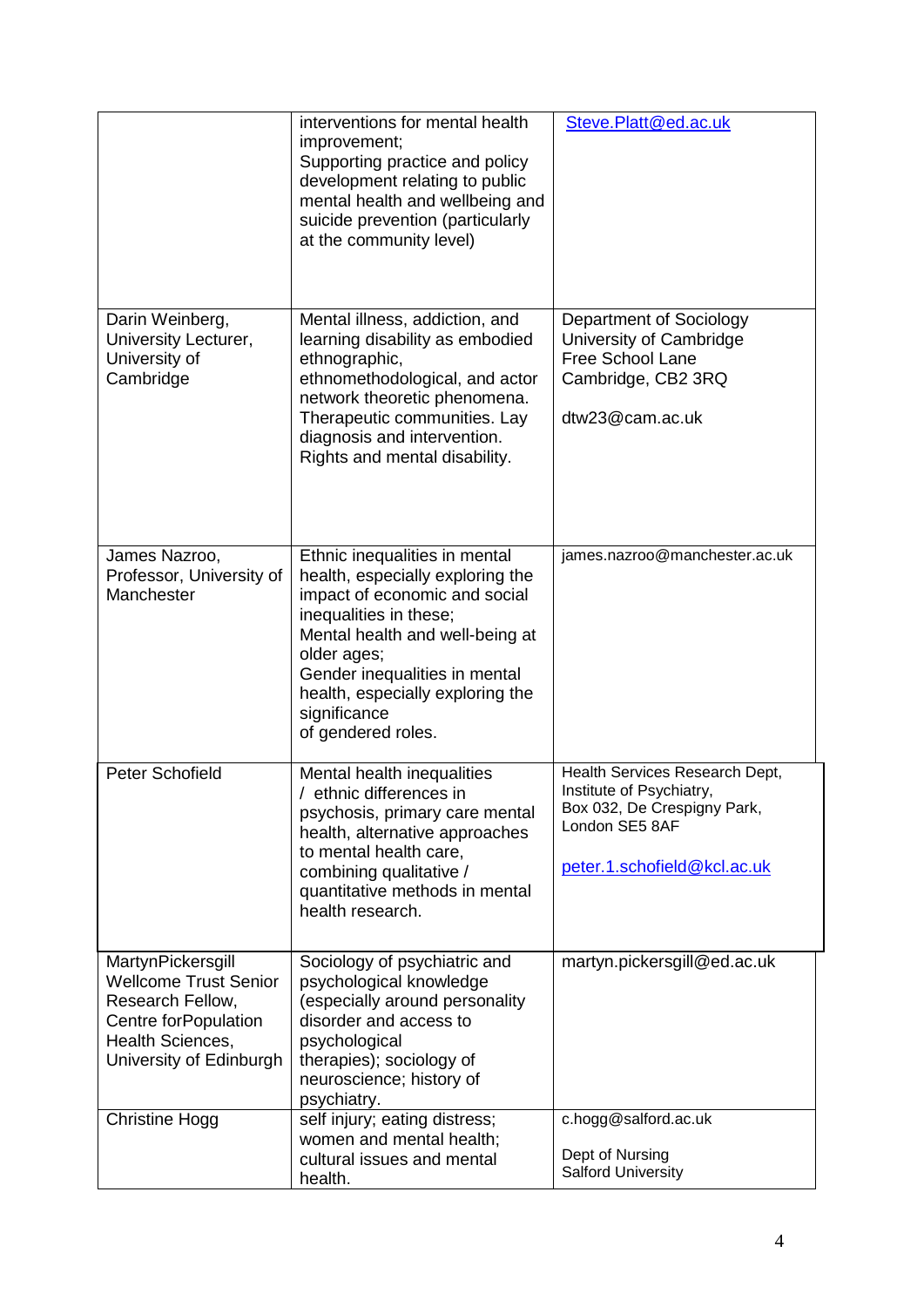| Mike Wrigley                                                                                                                                          | PhD focussing on lay<br>perspectives on mental health<br>and illness.<br>sociocultural history of<br>madness; cultural                                                                                                                                                                                                                                                                               | Peel House<br>Albert ST. Eccles,<br>Manchester M30 ONN<br>mike.wrigley@uwe.ac.uk                                                                                                                |
|-------------------------------------------------------------------------------------------------------------------------------------------------------|------------------------------------------------------------------------------------------------------------------------------------------------------------------------------------------------------------------------------------------------------------------------------------------------------------------------------------------------------------------------------------------------------|-------------------------------------------------------------------------------------------------------------------------------------------------------------------------------------------------|
|                                                                                                                                                       | construction of mental distress.<br>spirituality & mental health;<br>mental health/illness narratives;<br>qualitative studies                                                                                                                                                                                                                                                                        |                                                                                                                                                                                                 |
| Kathy Kendall<br>Lecturer in Sociology<br>as Applied to Medicine                                                                                      | Human experimentation in<br>prisons; mental health and<br>incarceration; evaluation of the<br>community mental health team<br>in Winchester<br>prison; depression; critical<br>incident review in general<br>practice following<br>patient suicide; medical<br>students' well-being, criminal<br>lunacy in 19th<br>century Canada;<br>representations of 'mentally<br>disordered' female offenders.  | k.a.kendall@soton.ac.uk<br>Division of Medical Education<br>School of Medicine<br>University of Southampton<br><b>Boldrewood Campus</b><br><b>Bassett Crescent East</b><br>Southampton S016 7PX |
| lan Shaw,<br>Chair in Health Policy                                                                                                                   | Mental health policy; primary<br>mental health care; theory in<br>sociology and mental health;<br>interprofessional and<br>interagency activity;<br>organisational issues                                                                                                                                                                                                                            | lan.Shaw@nottingham.ac.uk<br>School of Sociology and Social<br>Policy, University of Nottingham<br>Nottingham NG7 2RD, UK<br>http://www.nottingham.ac.uk/sociol<br>ogy/staff-shaw.php           |
| Jerry Tew, Senior<br>Lecturer in Social<br>Work, and Social Care<br>Lead, NIMHE Mental<br><b>Health Research</b><br>Network, Heart of<br>England Hub. | Social inclusion / social capital;<br>Social aspects of recovery;<br>Service user and carer<br>involvement;<br>Theoretical understandings of<br>mental distress                                                                                                                                                                                                                                      | Institute of Applied Social<br>Studies at University of<br>Birmingham.<br>j.j.c.tew@bham.ac.uk                                                                                                  |
| Angela Sweeney<br><b>NIHR Post-Doctoral</b><br>Research Fellow, St<br>Georges' University of<br>London                                                | User controlled research,<br>experiential knowledge, users'<br>perspectives on and<br>experiences of mental health<br>services and treatments<br>(particularly talking therapies<br>and user controlled services),<br>and alternatives to mainstream<br>psychiatry. Currently<br>undertaking a research<br>programme on understanding<br>and improving assessment<br>processes for talking therapies | asweeney@sgul.ac.uk                                                                                                                                                                             |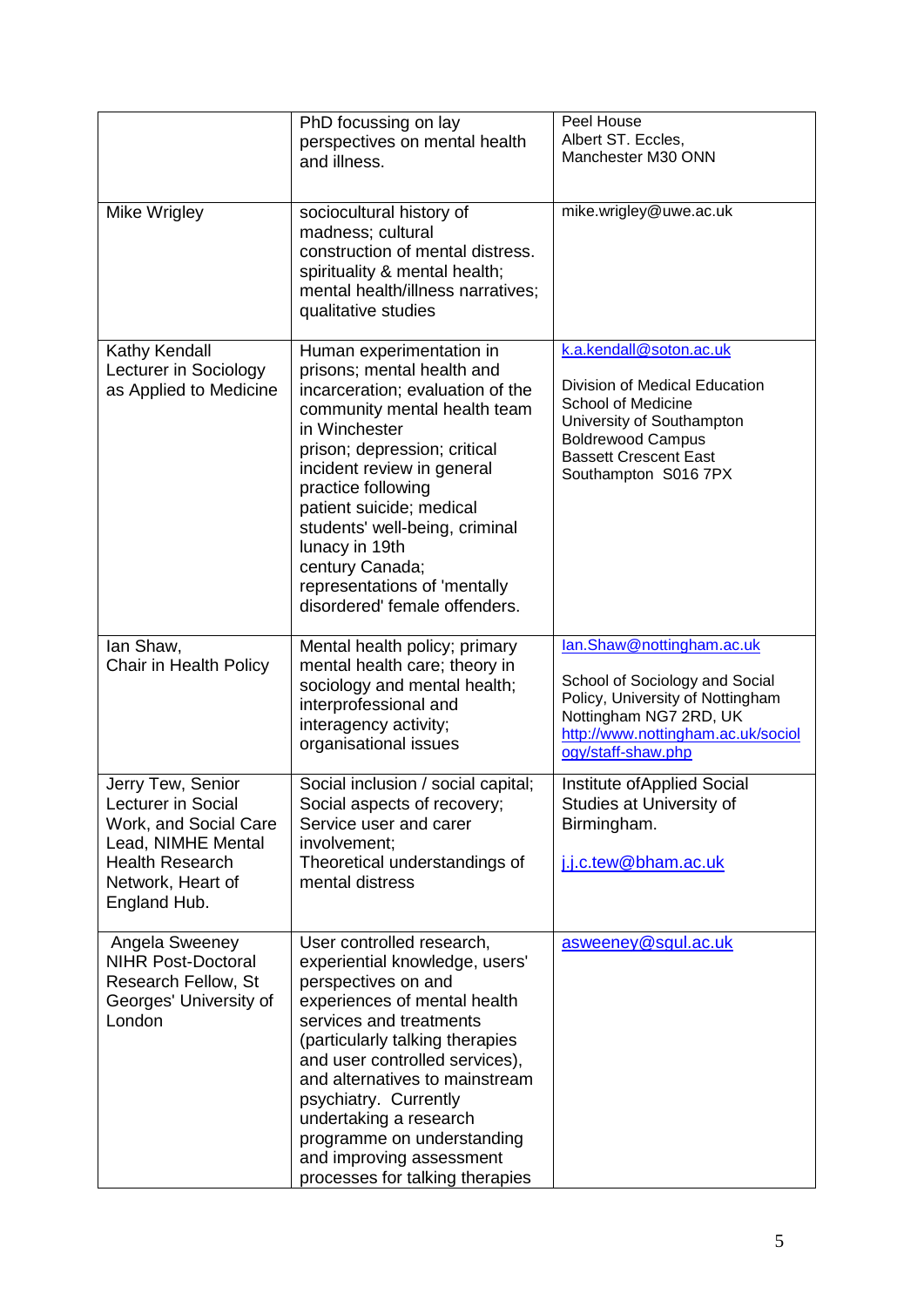|                                                                                                       | (APTT).                                                                                                                                                                                                                                                                                                                                                                                                                                                                          |                                                                                                                                                                                           |
|-------------------------------------------------------------------------------------------------------|----------------------------------------------------------------------------------------------------------------------------------------------------------------------------------------------------------------------------------------------------------------------------------------------------------------------------------------------------------------------------------------------------------------------------------------------------------------------------------|-------------------------------------------------------------------------------------------------------------------------------------------------------------------------------------------|
| Chris Fitch, Research<br>Fellow, College<br><b>Research Unit</b><br>Royal College of<br>Psychiatrists | Ethnographic, qualitative and<br>participatory studies relating to<br>mental health, social exclusion,<br>and health inequality. Interests<br>in 'social interventions' including<br>befriending and non-mental<br>health specific initiatives such<br>as time-banks and community<br>engagement<br>opportunities. Additional<br>interests include the mental<br>health of substance users, and<br>refugee and asylum seekers.                                                   | 'The Living Project'<br><b>College Research Unit</b><br>Royal College of Psychiatrists<br><b>Standon House</b><br>21 Mansell Street<br>London<br><b>E18AA</b><br>cfitch@cru.rcpsych.ac.uk |
| Janet Holmshaw,<br>Senior Lecturer,<br>Postgraduate<br><b>Research in Mental</b><br>Health            | Social inequalities in mental<br>health and health care; social<br>inclusion in mental health;<br>service user and carer<br>involvement in mental health<br>education                                                                                                                                                                                                                                                                                                            | School of Health and Social<br>Sciences, Middlesex University,<br>Archway Campus, Highgate Hill,<br>London N19 5LW<br>j.holmshaw@mdx.ac.uk                                                |
| John Aggergaard<br>Larsen<br>Research manager<br><b>Rethink</b>                                       | Anthropology and the existential<br>phenomenology of mental<br>health; Experience of psychosis,<br>agency and meaning-making;<br>The sociocultural workings of<br>early intervention in psychosis;<br>Identity, symbolic healing and<br>self-transformation; Recovery<br>as experiential process and as<br>treatment ideology;<br>Ethnography, repeated<br>interviews, participatory action<br>research and user involvement.                                                    | John.Larsen@rethink.org                                                                                                                                                                   |
| Natasha Posner                                                                                        | Human rights; mental health of<br>refugees & asylum seekers;<br>contribution of telephone<br>counselling & NGOs to mental &<br>emotional well-being; service<br>evaluation & development; use<br>of mixed methods & different<br>types of evidence; mental health<br>primary care; mental health<br>policy making; public mental<br>health; user involvement in<br>mental health service<br>development; lay accounts of<br>illness; social recovery; cross-<br>cultural issues. | natasha.posner@warwick.ac.uk                                                                                                                                                              |
| Angela Cotton<br>Senior Lecturer,                                                                     | Women's mental health issues;<br>Domestic abuse; drug and                                                                                                                                                                                                                                                                                                                                                                                                                        | a.a.cotton@salford.ac.uk                                                                                                                                                                  |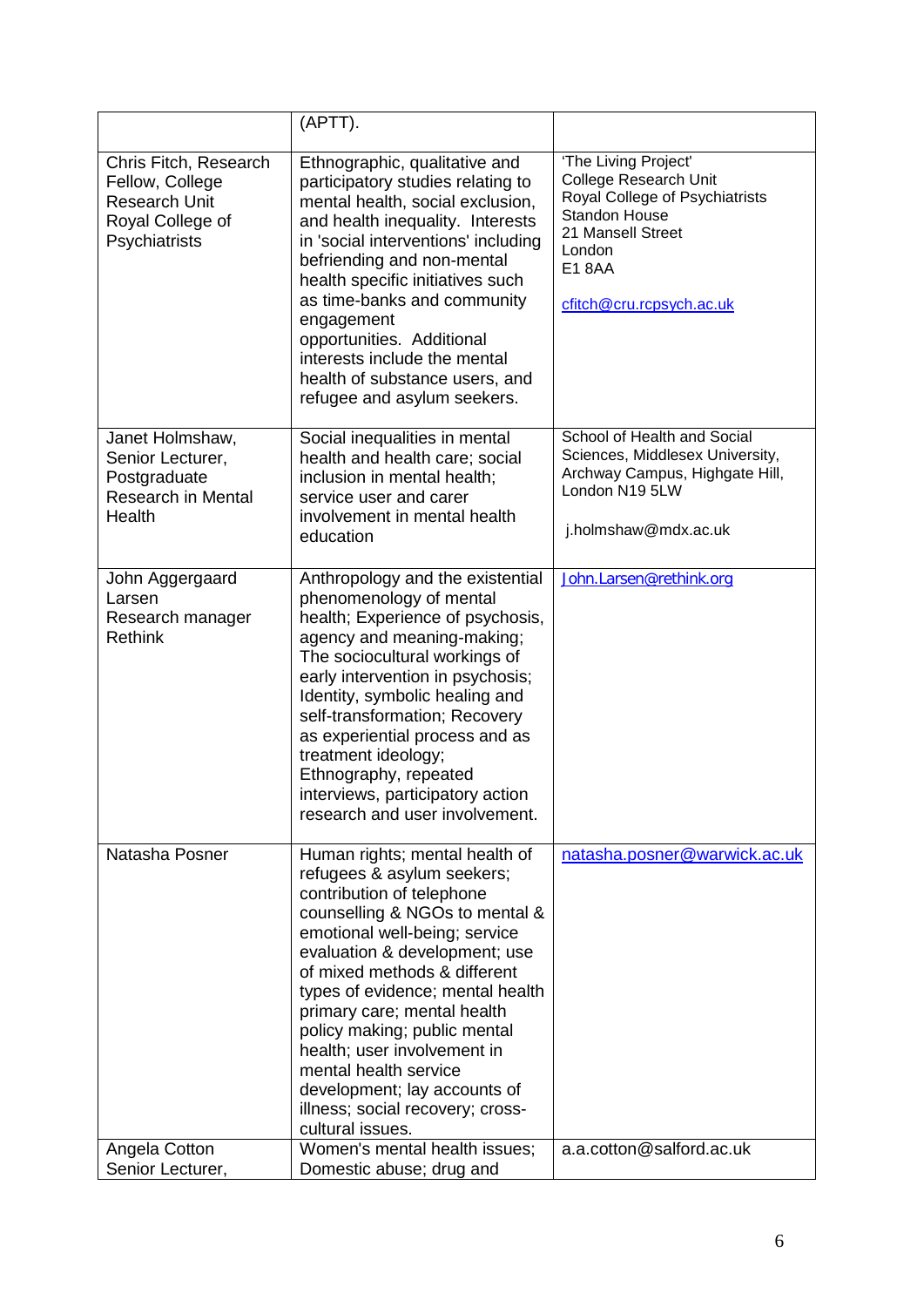| School of Nursing,<br>Midwifery & Social<br><b>Work</b><br>University of Salford                                                          | alcohol use; gender;<br>drug use narratives and<br>subjectivities; uses of<br>autoethnography in sociological<br>inquiry.                                                                                                                          |                                                                                                                                                                           |
|-------------------------------------------------------------------------------------------------------------------------------------------|----------------------------------------------------------------------------------------------------------------------------------------------------------------------------------------------------------------------------------------------------|---------------------------------------------------------------------------------------------------------------------------------------------------------------------------|
| Peggy Watson<br>Faculty of Social and<br><b>Political Sciences</b><br>University of<br>Cambridge<br>Free School Lane<br>Cambridge CB2 3RQ | Health in transition after<br>communism                                                                                                                                                                                                            | pw125@cam.ac.uk                                                                                                                                                           |
| <b>Hilary Pegg</b>                                                                                                                        | Spirituality and mental health,<br>Autoethnography                                                                                                                                                                                                 | Messages can be forwarded via the<br>co-convenor (e-mail address at the<br>top of this document)                                                                          |
| Jonathan Scourfield<br>Professor of Social<br>Work<br><b>Cardiff University</b>                                                           | Suicide, self-harm, social<br>interventions.                                                                                                                                                                                                       | <b>Cardiff School of Social Sciences</b><br>The Glamorgan Building<br>King Edward VII Avenue<br>Cardiff<br><b>CF10 3WT</b><br>scourfield@cf.ac.uk                         |
| Michael Drake,<br>Lecturer in Sociology,<br>Admissions and<br><b>Disability Tutor</b>                                                     | Stigma, cultural constructions<br>and reconstructions of identity,<br>service-users' self-advocacy,<br>and the politics<br>of experience.                                                                                                          | Dept of Criminology and<br>Sociological Studies,<br>University of Hull,<br>Cottingham Road,<br>Hull.<br>HU67RX<br>UK<br>m.drake@hull.ac.uk                                |
| Mark Cresswell,                                                                                                                           | Self-harm, sexual abuse, the<br>'survivor' movement, the relation<br>of academia to activism                                                                                                                                                       | Roscoe Building, Sociology<br>Discipline Area, School of Social<br>Sciences, Faculty of Humanities,<br>University of Manchester<br>M13 9PL<br>mark.cresswell@durham.ac.uk |
| Helen Spandler<br>Reader                                                                                                                  | Mental health, inequality and<br>social theories; Radical mental<br>health movements/activism,<br>social<br>inclusion/exclusion, creative<br>approaches to distress and<br>activism, direct payments,<br>therapeutic communities and<br>self harm. | Department of Social Work<br>University of Central Lancashire<br>Preston PR1 2HE<br>hspandler@uclan.ac.uk                                                                 |
| Craig Morgan<br>Senior Lecturer                                                                                                           | Ethnicity, culture and psychosis;<br>social factors in the aetiology of<br>psychosis; social exclusion;<br>illness behaviour; philosophy<br>and psychiatry                                                                                         | Box 33,<br>Centre for Public Mental Health,<br>Dept. of Health Service and<br>Population Research,<br>Institute of Psychiatry,<br>De Crespigny,                           |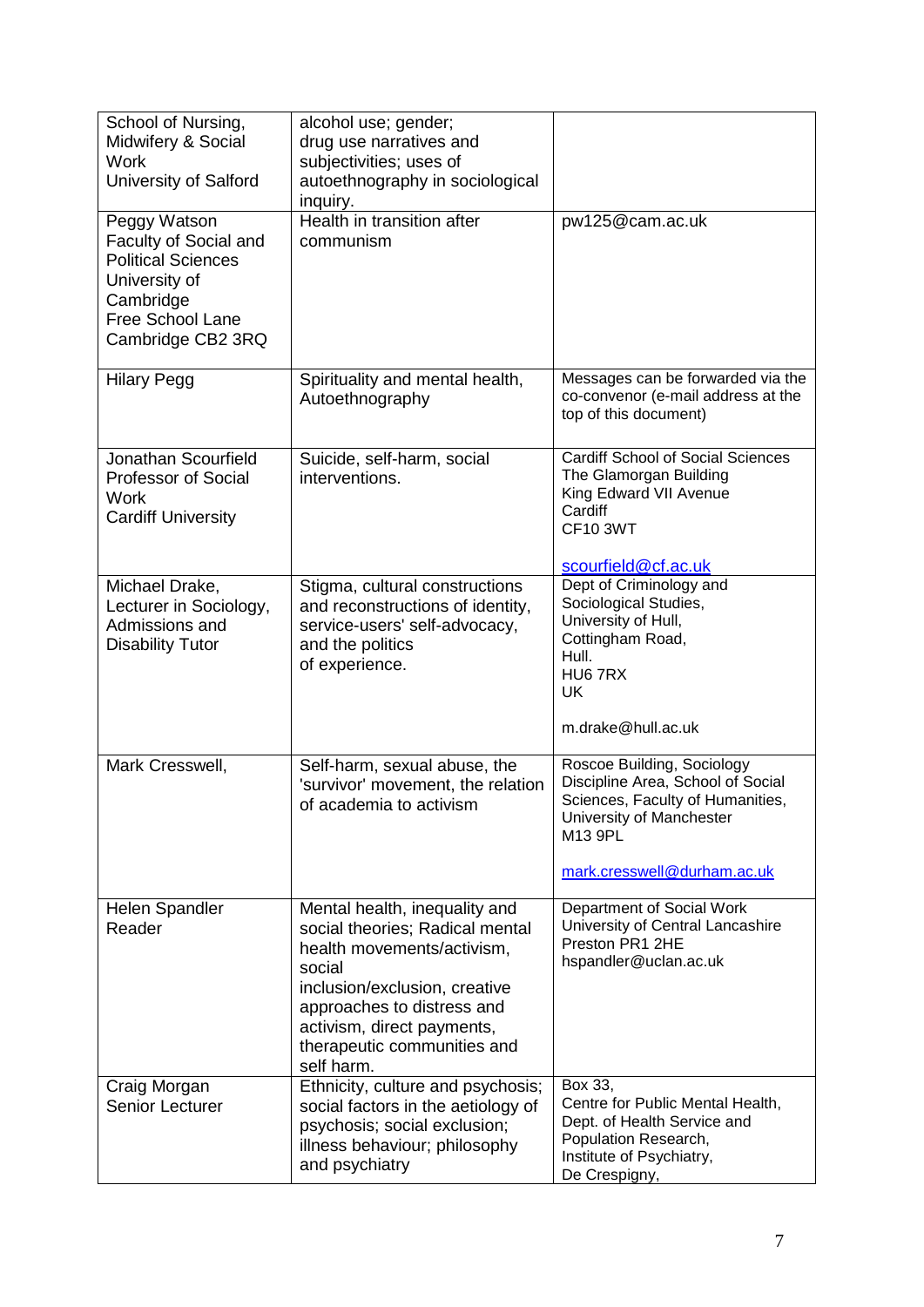|                                                                                                                                                                                                                                                                                                                      |                                                                                                                                                                                                                                                                | LondonSE5 8AF                                                                                                                                                                                                                                                              |
|----------------------------------------------------------------------------------------------------------------------------------------------------------------------------------------------------------------------------------------------------------------------------------------------------------------------|----------------------------------------------------------------------------------------------------------------------------------------------------------------------------------------------------------------------------------------------------------------|----------------------------------------------------------------------------------------------------------------------------------------------------------------------------------------------------------------------------------------------------------------------------|
| Ian Cummins                                                                                                                                                                                                                                                                                                          | Vulnerable adults in police<br>custody and the role of the<br>appropriate adult under PACE.                                                                                                                                                                    | craig.morgan@kcl.ac.uk<br>i.d.cummins@salford.ac.uk                                                                                                                                                                                                                        |
| Cathy Lloyd<br>Senior Lecturer                                                                                                                                                                                                                                                                                       | The mental health and well-<br>being of people with long term<br>conditions; the measurement of<br>well-being in minority ethnic<br>groups.                                                                                                                    | Faculty of Health & Social Care<br>The Open University<br><b>Walton Hall</b><br><b>Milton Keynes</b><br>MK7 6AA<br>email: C.E.Lloyd@open.ac.uk                                                                                                                             |
| Piet Bracke,<br>Lecturer                                                                                                                                                                                                                                                                                             | the social epidemiology of<br>mental health; gender<br>differences in depression;<br>mental health services<br>research; gender and the family                                                                                                                 | Dept. Sociology,<br>Ghent University,<br>Belgium<br>Piet.Bracke@UGent.be                                                                                                                                                                                                   |
| Paul Taylor,<br><b>Research Student</b>                                                                                                                                                                                                                                                                              | The social reality of mental<br>health nursing and<br>care, security and control<br>discourses in inpatient care<br>settings and occupational<br>cultures amongst mental health<br>care workers & providers.                                                   | <b>Best Building CBB007</b><br>Department of Social and<br><b>Communication Studies</b><br>University of Chester<br>Parkgate Road<br>ChesterCH1 4BJ<br>paul.taylor@chester.ac.uk                                                                                           |
| Dan Holman,<br>University of Essex                                                                                                                                                                                                                                                                                   | Talking treatments; social class;<br>Bourdieu; CMDs. PhD<br>examined attitudes to<br>psychotherapy/counselling by<br>social class.                                                                                                                             | djholm@essex.ac.uk                                                                                                                                                                                                                                                         |
| <b>Felicity Callard, PhD</b><br><b>Senior Research</b><br>Fellow, Stakeholder<br><b>Participation Theme</b><br>within the NIHR<br><b>Specialist Biomedical</b><br><b>Research Centre for</b><br>Mental Health, SLaM<br><b>NHS Foundation Trust</b><br>and the Institute of<br>Psychiatry at King's<br>College London | Conceptualisations of<br>agoraphobia in the past and<br>present; models of affect and<br>emotion; social studies of<br>neuroscience and behavioural<br>genetics; public engagement<br>with science; service user<br>participation in mental health<br>research | <b>SURE (Service User Research</b><br>Enterprise)<br>PO34 Health Service &<br><b>Population Research</b><br>Department<br>Institute of Psychiatry<br>King's College London<br>De Crespigny Park<br><b>Denmark Hill</b><br>London SE5 8AF<br>Felicity.Callard@iop.kcl.ac.uk |
| Don Bysouth                                                                                                                                                                                                                                                                                                          | Ethnomethodologically informed<br>(e.g., utilising conversation<br>analysis, discursive psychology)<br>investigations of mental health<br>settings and practices.                                                                                              | Division of Psychology<br><b>School of Social Sciences</b><br>Nottingham Trent University<br>Nottingham, UK<br>NG14BU<br>don.bysouth@ntu.ac.uk                                                                                                                             |
| Ben Baumberg<br>PhD research student                                                                                                                                                                                                                                                                                 | Trends in general mental health<br>prevalence; The link between<br>mental health and work; Alcohol<br>and mental health                                                                                                                                        | Centre for Analysis of Social<br>Exclusion (CASE),<br><b>London School of Economics</b><br>and Political Science,<br>Houghton Street,                                                                                                                                      |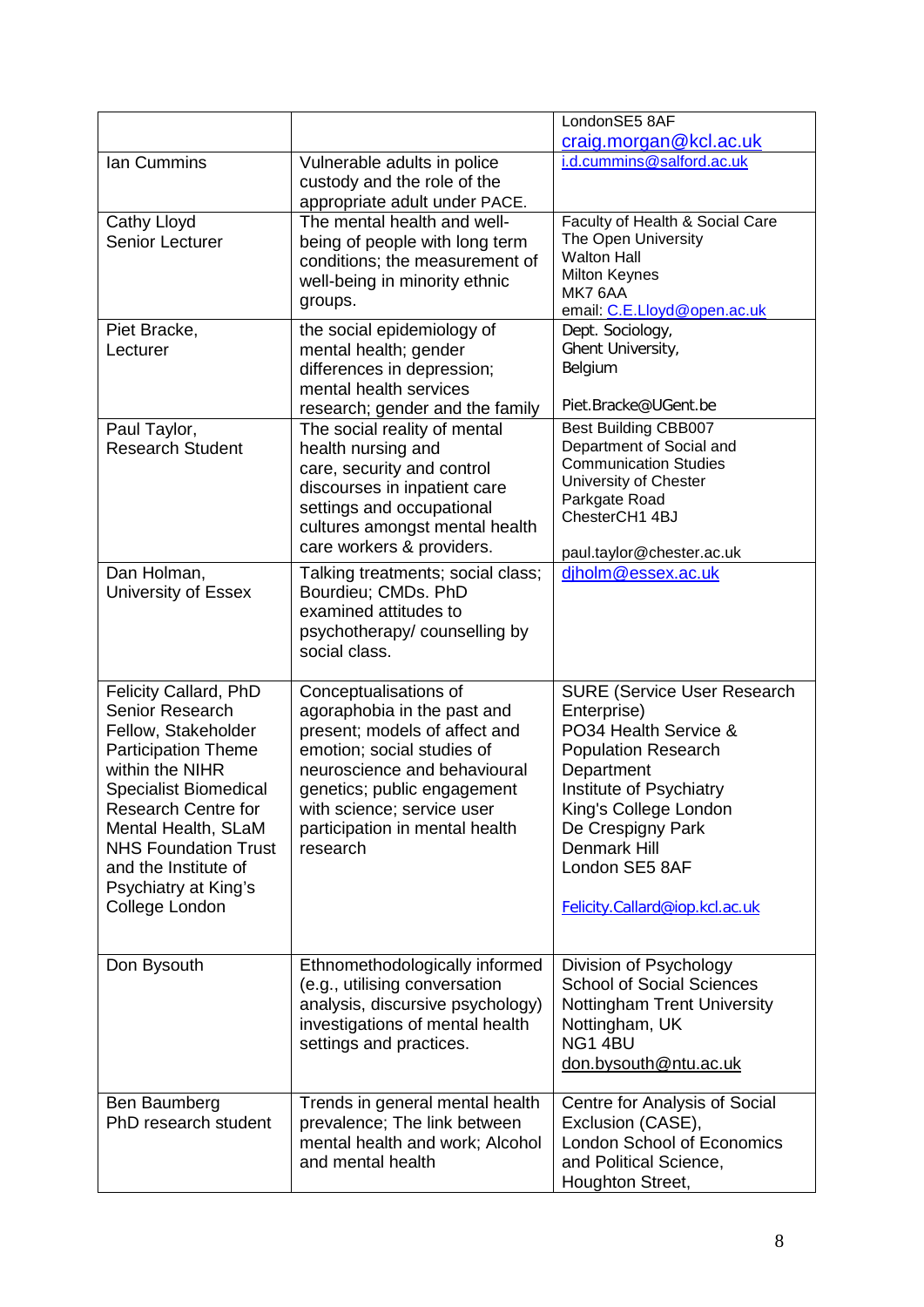|                                                                                                                                                                                                                                             |                                                                                                                                                                                                                                                                                                | London WC2A 2AE                                                                                                                                    |
|---------------------------------------------------------------------------------------------------------------------------------------------------------------------------------------------------------------------------------------------|------------------------------------------------------------------------------------------------------------------------------------------------------------------------------------------------------------------------------------------------------------------------------------------------|----------------------------------------------------------------------------------------------------------------------------------------------------|
|                                                                                                                                                                                                                                             |                                                                                                                                                                                                                                                                                                | b.p.baumberg@lse.ac.uk                                                                                                                             |
| <b>Kati Turner</b>                                                                                                                                                                                                                          | Service user involvement in<br>mental health policy, service<br>development and research.                                                                                                                                                                                                      | Division of Mental Health at St<br>George's, University of London<br>kturner@sgul.ac.uk                                                            |
| Jennifer Smith,<br>School of Social and<br><b>Political Studies,</b><br>University of<br>Edinburgh,                                                                                                                                         | Mental health policy and<br>knowledge; use of indicators<br>and identityconstruction in<br>relation to mental health policy,<br>especially in the Scottish and<br>Australian policy contexts.                                                                                                  | j.l.smith@ed.ac.uk                                                                                                                                 |
| Melanie Birkhead,<br>Postgraduate<br><b>Research Student</b>                                                                                                                                                                                | Prison mental health care.                                                                                                                                                                                                                                                                     | School of Sociology and Social<br>Policy<br>University of Nottingham<br><b>University Park</b><br>Nottingham<br>NG7 2RD<br>lgxmb9@nottingham.ac.uk |
| Janet Shucksmith,<br>Professor and<br><b>Assistant Dean</b><br>(Research), School of<br><b>Health and Social</b><br>Care, University of<br>Teesside                                                                                         | Social aspects of diagnostic<br>labelling in children and young<br>people's mental health; shifts in<br>the state's interest in promoting<br>CYP mental health through<br>schools; connectivity between<br>CAMHS and tier 1 and 2<br>services delivered by non<br>mental health professionals. | <b>Health and Social Care Institute</b><br>Parkside West<br>University of Teesside<br>Middlesbrough TS1 3BA<br>j.shucksmith@tees.ac.uk             |
| <b>Benoit Eyraud</b><br>France                                                                                                                                                                                                              | Mental capacity, Guardianship,<br>consent                                                                                                                                                                                                                                                      | Can be forwarded via the co-<br>convenor (e-mail address at the<br>top of this document.)                                                          |
| Emilie Courtin, GSPE,<br>Strasbourg, France                                                                                                                                                                                                 | Historical perspectives on<br>mental health policy;<br>comparative policy analysis<br>between France and England                                                                                                                                                                               | Can be forwarded via the co-<br>convenor (e-mail address at the<br>top of this document.)                                                          |
| Wendy Bryant,<br>Occupational Therapy<br>Lecturer, Division of<br>Occupational Therapy,<br>School of Health<br><b>Sciences and Social</b><br>Care,<br><b>Brunel University,</b><br>Mary Seacole Building,<br>Uxbridge, Middlesex<br>UB8 3PH | User involvement, especially<br>using creative approaches<br>within participatory action<br>research.                                                                                                                                                                                          | Wendy.Bryant@brunel.ac.uk                                                                                                                          |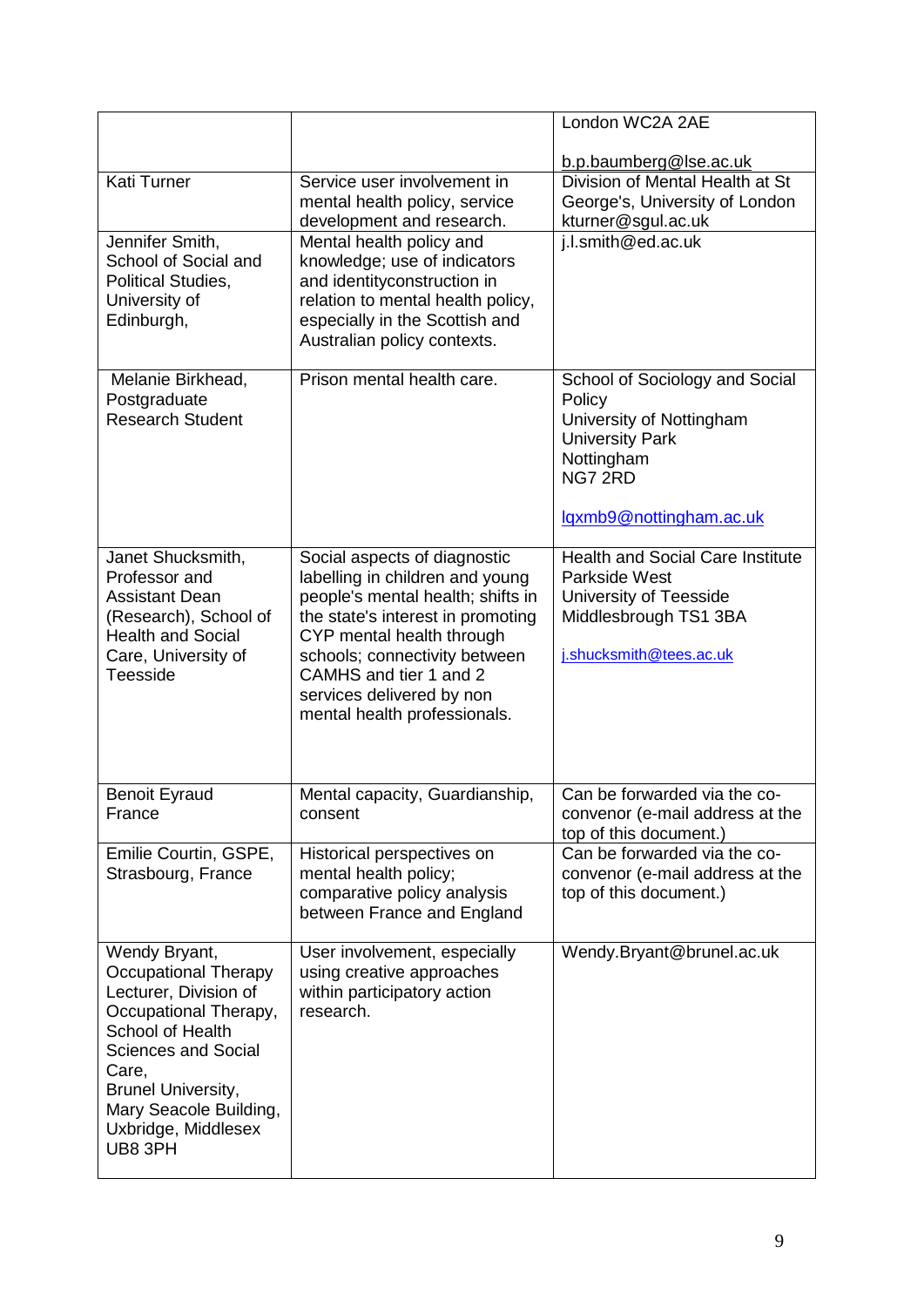| Rachel Wakefield(In<br>clinical practice within<br>a low secure service).                                                                                                                                                            | Staff attitudes to social inclusion<br>interventions within forensic<br>mental health (PhD)                                                                                                                                                                                             | rwakefield@lincoln.ac.uk    |
|--------------------------------------------------------------------------------------------------------------------------------------------------------------------------------------------------------------------------------------|-----------------------------------------------------------------------------------------------------------------------------------------------------------------------------------------------------------------------------------------------------------------------------------------|-----------------------------|
| Anthea Martin,<br>PhD student<br><b>Middlesex University</b>                                                                                                                                                                         | Illicit and problem drug use;<br>qualitative and mixed methods;<br>post-structuralist theory and<br>methods (esp. Foucault):<br>problematised identities;<br>substance and service user<br>involvement in research;<br>practical applications and<br>political implications of research | anthea.martin@kcl.ac.uk     |
| Benedikt Rogge<br>Ph.D. student<br>University of Bremen<br>Graduate School of<br><b>Social Sciences</b><br>(GSSS)<br>Postfach 33 04 40<br>FVG / Wiener Straße,<br>EckeCelsiusstraße<br>28334 Bremen<br>Germany                       | Mental health and well-being,<br>interactionist theory, identity,<br>unemployment, qualitative<br>methods.                                                                                                                                                                              | brogge@bigsss.uni-bremen.de |
| <b>Jill Anderson</b><br>Senior Project<br><b>Development Officer</b><br>Mental Health in<br><b>Higher Education</b><br>Dept of Applied Social<br>Science<br><b>Bowland North</b><br><b>Lancaster University</b><br>Lancaster LA1 4YN | Social work in mental health;<br>education and training in mental<br>health; interdisciplinary learning<br>and working; user and carer<br>involvement (esp. in mental<br>health curriculum development<br>and delivery).                                                                | j.anderson@lancaster.ac.uk  |
| Jason Price,<br><b>Manchester Mental</b><br><b>Health Trust</b>                                                                                                                                                                      | identity and mental health and<br>the imposition of a mental<br>health career on service users;<br>the idea of mental health and<br>shamanic roles in Western<br>cultures                                                                                                               | Jason.Price@gmw.nhs.uk      |
| Eleni Chambers<br>User Researcher<br>University of Sheffield<br>Centre for<br><b>Psychological Services</b><br>Research<br>Regent Court, 30<br><b>Regent Street,</b><br>Sheffield. S1 4DA                                            | User involvement, psychological<br>services, physical and mental<br>health                                                                                                                                                                                                              | e.chambers@sheffield.ac.uk  |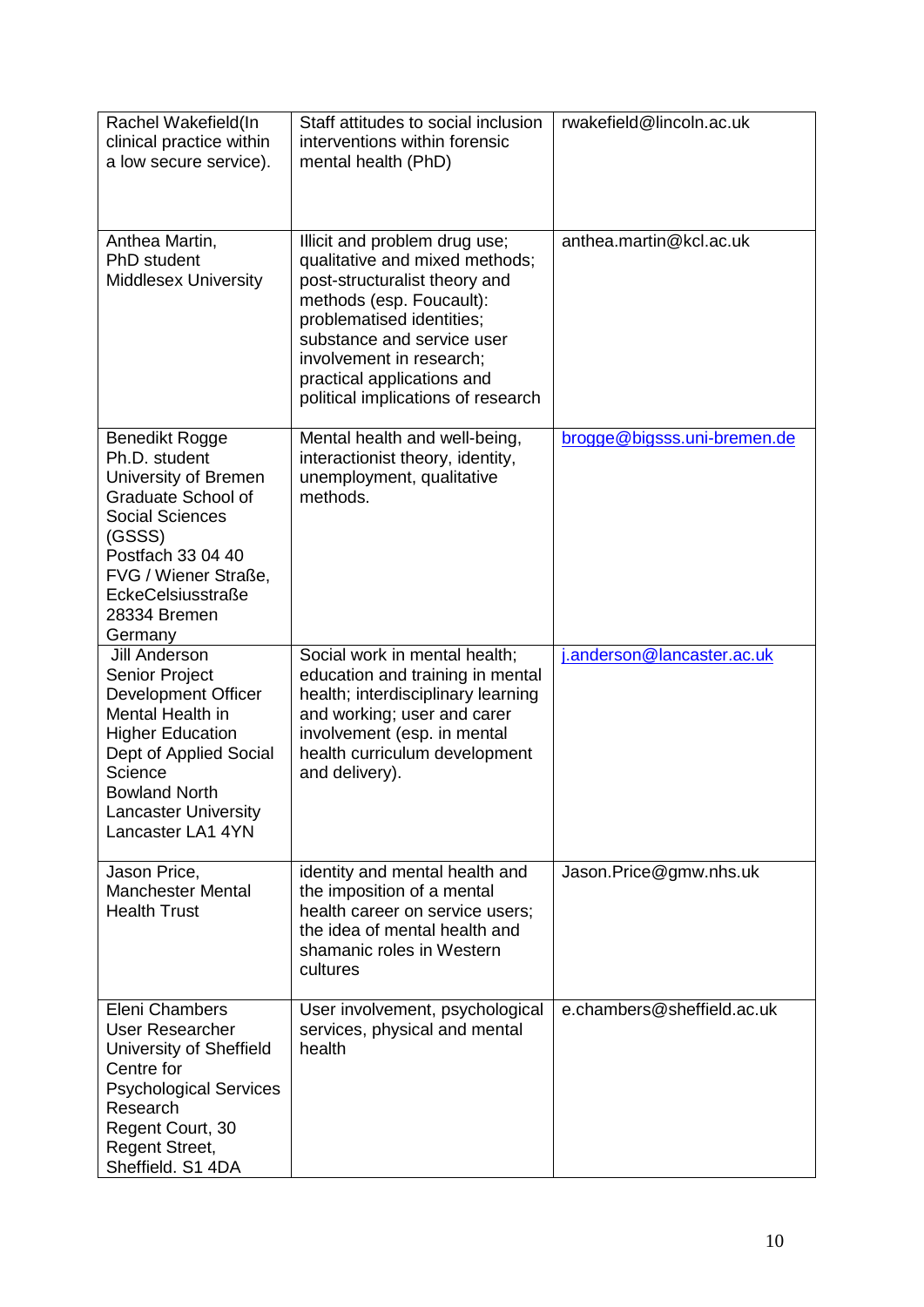| Amy Chandler<br>Sociology<br>School of Social and<br><b>Political Studies</b><br>6.12 Chrystal<br><b>Macmillan Building</b><br>George Square<br>University of Edinburgh<br>Edinburgh, EH8 9LD | Self-harm, suicide, mental<br>health, communication,<br>emotions and embodiment,<br>especially qualitative/narrative<br>exploration of these topics.           | a.chandler@ed.ac.uk                                                                               |
|-----------------------------------------------------------------------------------------------------------------------------------------------------------------------------------------------|----------------------------------------------------------------------------------------------------------------------------------------------------------------|---------------------------------------------------------------------------------------------------|
| Jean Nee, UCD School<br>of Nursing                                                                                                                                                            | Supported socialisation;<br>Planning services for older<br>people                                                                                              | Jean.Nee@ucd.ie                                                                                   |
| Richard Ward, School<br>of nursing, midwifery<br>and social work,<br>University of<br>Manchester                                                                                              | Ageing; dementia;<br>equalities/discrimination;<br>sexuality                                                                                                   | Richard.Ward1@stir.ac.uk                                                                          |
| John Clark                                                                                                                                                                                    | Service user involvement in<br>research                                                                                                                        | Messages can be forwarded via<br>the co-convenor (e-mail address<br>at the top of this document.) |
| K.C.Binton, Centre for<br>South African Studies,<br>SOAS, London                                                                                                                              | Anthropology; gender issues;<br>discrimination                                                                                                                 | Messages can be forwarded via<br>the co-convenor (e-mail address<br>at the top of this document.) |
| <b>DzifaAfonca</b>                                                                                                                                                                            | Research on survivor/service<br>user involvement; voluntary<br>sector support services; young<br>people; mental health and Black<br>and ethnic minority groups | Messages can be forwarded via<br>the co-convenor (e-mail address<br>at the top of this document.) |
| Hanna Antony, Mental<br><b>Health Resource</b><br>Centre, Camden and<br><b>Islington NHS</b><br><b>Foundation Trust</b>                                                                       | User involvement in the<br>monitoring and provision of<br>services and in research                                                                             | Messages can be forwarded via<br>the co-convenor (e-mail address<br>at the top of this document.) |
| Eamer O'Keefe,<br>London Irish Women's<br>Centre                                                                                                                                              | Women's mental health; Irish<br>diaspora and mental health                                                                                                     | Messages can be forwarded via<br>the co-convenor (e-mail address<br>at the top of this document.) |
| John Viner                                                                                                                                                                                    | Furthering user involvement<br>generally                                                                                                                       | John.viner@wlmht.nhs.uk                                                                           |
| Felicia Boyle                                                                                                                                                                                 | Volunteer loud and clear<br>mental health advocacy                                                                                                             | Messages can be forwarded via<br>the co-convenor (e-mail address<br>at the top of this document.) |
| ArjSubananden                                                                                                                                                                                 | Research into psychosis<br>(alternative views); illegal<br>psychopharmacology                                                                                  | Messages can be forwarded via<br>the co-convenor (e-mail address<br>at the top of this document.) |
| Jackie Parsonage                                                                                                                                                                              | Early intervention in psychosis                                                                                                                                | Jackie.parsonage@thh.nhs.uk                                                                       |
| Hugh Middleton,<br><b>School of Sociology</b>                                                                                                                                                 | Plurality of perspectives on<br>mental health 'difficulties'                                                                                                   | Hugh.middleton@nottingham.ac<br>.uk                                                               |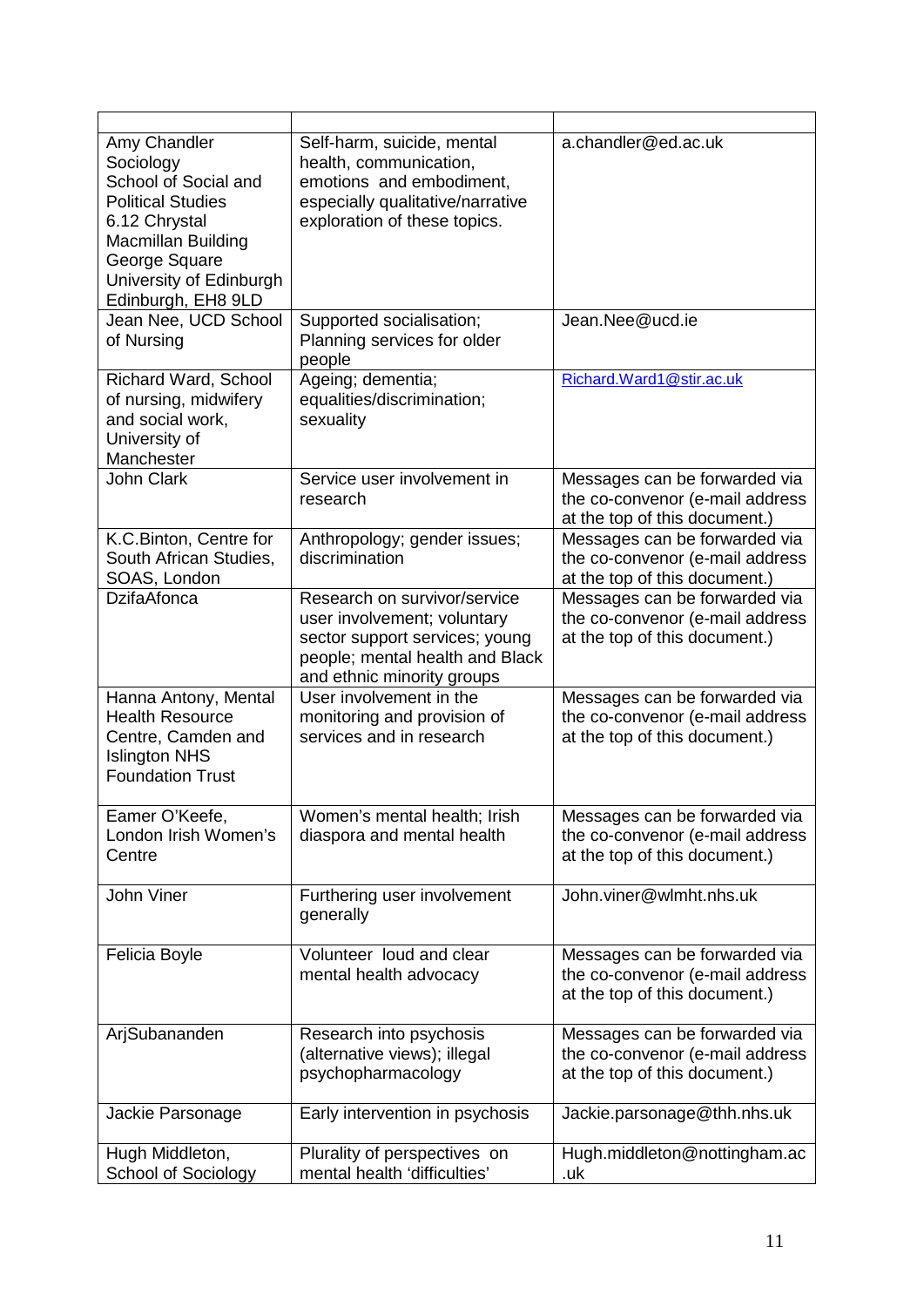| and Social Policy,<br>University of<br>Nottingham                                                                                                                                                                                         |                                                                                                                                                                                                                                                                           |                                                                                                                                                                                                                 |
|-------------------------------------------------------------------------------------------------------------------------------------------------------------------------------------------------------------------------------------------|---------------------------------------------------------------------------------------------------------------------------------------------------------------------------------------------------------------------------------------------------------------------------|-----------------------------------------------------------------------------------------------------------------------------------------------------------------------------------------------------------------|
| Olive Moloney,<br>University of East<br>London/NHS                                                                                                                                                                                        | Views of young people on<br>mental health, youth offending,<br>NEETS; including consumers of<br>services in research and<br>planning and delivery of<br>services; community psychology                                                                                    | U0731076@uelexchanage.ac.u<br>k                                                                                                                                                                                 |
| <b>Carey Ostrer</b>                                                                                                                                                                                                                       | What is 'involvement' in mental<br>health research and other<br>health research and services?                                                                                                                                                                             | Messages can be forwarded via<br>the co-convenor (e-mail address<br>at the top of this document.)                                                                                                               |
| MalaikaMahadev,<br>service user project<br>worker                                                                                                                                                                                         | Service user views; peer<br>advocacy                                                                                                                                                                                                                                      | Messages can be forwarded via<br>the co-convenor (e-mail address<br>at the top of this document.)                                                                                                               |
| Liz McDermott<br><b>Lecturer in Social</b><br>Policy<br>Department of Social<br>Policy & Social Work<br>University of York<br>Heslington York YO10<br>5DD                                                                                 | The influence of sexual and<br>gender identity and social class<br>on mental health especially<br>young lesbian, gay, bisexual<br>and transgendered people.<br>Conducted studies investigating<br>suicide, deliberate self-harm,<br>emotional distress and<br>wellbeing.' | elizabeth.mcdermott@york.ac.uk                                                                                                                                                                                  |
| MarliesKustatscher,<br>School of Health in<br>Social Science,<br>University of<br>Edinburgh                                                                                                                                               | Children's social identities and<br>well-being, social inequalities<br>and<br>mental health, social inclusion,<br>counselling and<br>society, qualitative research.                                                                                                       | M.Kustatscher@sms.ed.ac.uk                                                                                                                                                                                      |
| <b>Kristian Pollock</b><br>University of<br>Nottingham                                                                                                                                                                                    | Depression; anti-depressants;<br>suicide                                                                                                                                                                                                                                  | Kristian.pollock@nottingham.ac.uk                                                                                                                                                                               |
| Anna Lavis<br><b>Research Fellow</b><br>School of Health and<br><b>Population Sciences</b><br>University of<br>Birmingham<br><b>Research Associate</b><br>Institute of Social and<br><b>Cultural Anthropology</b><br>University of Oxford | Eating disorders and pro-<br>anorexia; psychosis;<br>anthropology & philosophy of<br>psychiatry                                                                                                                                                                           | School of Health and Population<br><b>Sciences</b><br>University of Birmingham<br><b>Primary Care Clinical Sciences</b><br><b>Building</b><br>Edgbaston<br>Birmingham<br><b>B15 2TT</b><br>a.c.lavis@bham.ac.uk |
| Jennifer Holly,                                                                                                                                                                                                                           | Domestic violence; violence                                                                                                                                                                                                                                               | Jennifer.holly@avaproject.org.uk                                                                                                                                                                                |
| Ava Project                                                                                                                                                                                                                               | against women; substance use;<br>mental health.                                                                                                                                                                                                                           |                                                                                                                                                                                                                 |
| Annette Jinks,                                                                                                                                                                                                                            | Systematic review of domestic                                                                                                                                                                                                                                             | jinksa@edgehill.ac.uk                                                                                                                                                                                           |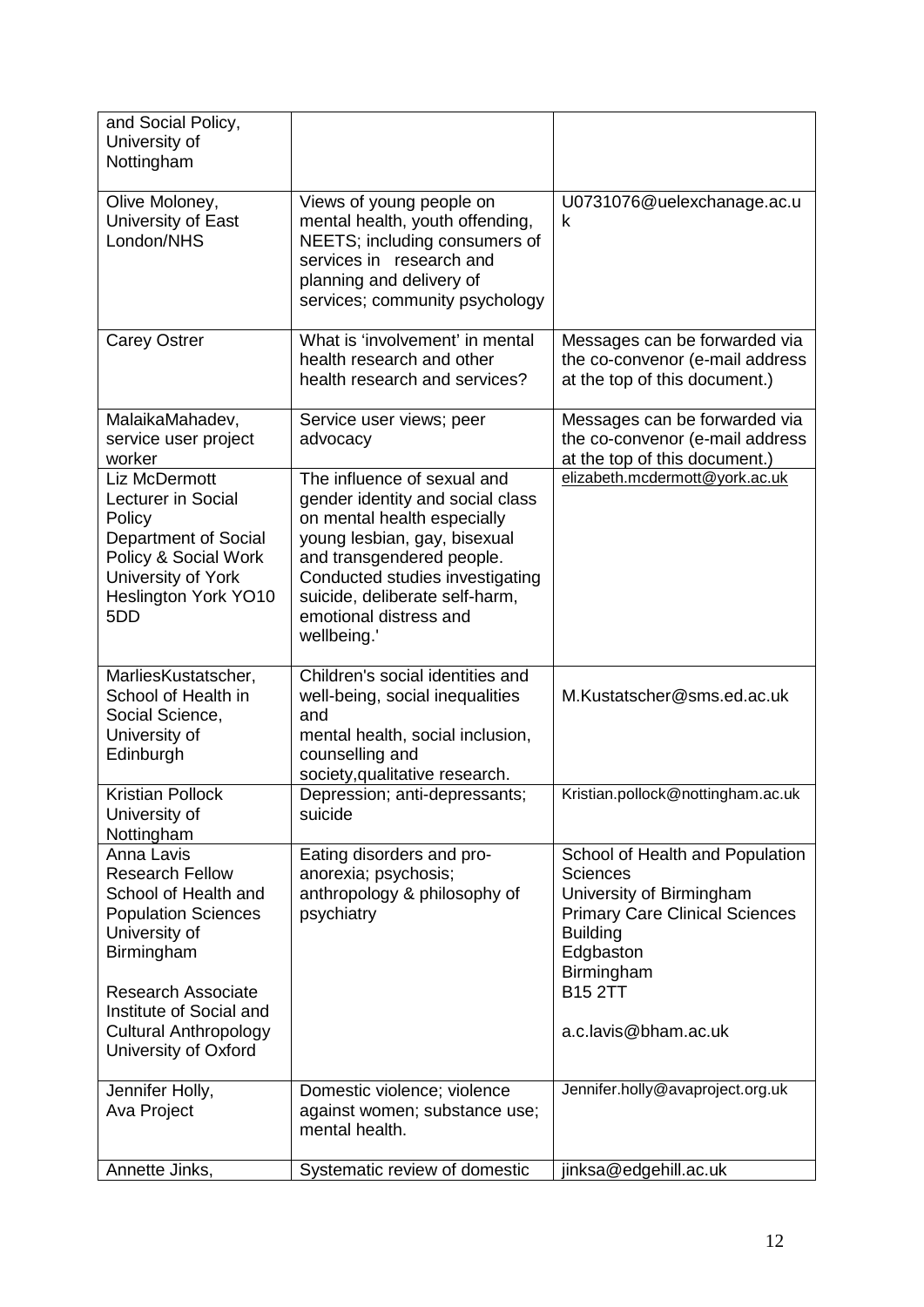| <b>Edge Hill University</b>                                            | violence research                                                                                                                                                                       |                                                                                                   |
|------------------------------------------------------------------------|-----------------------------------------------------------------------------------------------------------------------------------------------------------------------------------------|---------------------------------------------------------------------------------------------------|
| Jamie Bird, University<br>of Derby                                     | Domestic abuse; arts based<br>research                                                                                                                                                  | j.bird@derby.ac.uk                                                                                |
| Sarah Lyons, Edge Hill<br>University                                   | Mental health and most other<br>areas.                                                                                                                                                  | lyonss@edgehill.ac.uk                                                                             |
| Mandy Strode,<br><b>Knowsley Pensioners</b><br><b>Advocacy Service</b> | Mental health and domestic<br>violence                                                                                                                                                  | mandy.strode@kpais.co.uk                                                                          |
| Anne Kennedy,<br>Liverpool Hope<br><b>University</b>                   | Mental health, women and<br>young people                                                                                                                                                | kenneda@hope.ac.uk                                                                                |
| SanthiaBretherton,<br>Edge Hill University,<br>Merseycare              | All areas of mental health.                                                                                                                                                             | Messages can be forwarded via<br>the co-convenor (e-mail address<br>at the top of this document.) |
| Terry Keen, Edge Hill<br><b>University</b>                             | Mental health - all areas                                                                                                                                                               | keent@edgehill.ac.uk                                                                              |
| Judith Ball, Edge Hill<br><b>University</b>                            | All areas of mental health.                                                                                                                                                             | ballj@edgehill.ac.uk                                                                              |
| Linda Robson, Edge<br>Hill Uni.                                        | All aspects of mental health                                                                                                                                                            | robsonl@edgehill.ac.uk                                                                            |
| AssiaBibi, Health<br><b>Energy Advice Team</b>                         | Women's mental health                                                                                                                                                                   | assiabibi@heatkensington.org.uk                                                                   |
| Lisa Morriss, Salford<br>Uni, Trafford Rape<br><b>Crisis</b>           | Women's mental health<br>social work and mental health;<br>narrative and ethomethodological<br>approaches; mental health law;<br>interprofessional working in<br>mental health services | I.morriss@edu.salford.ac.uk                                                                       |
| <b>Elaine Benson</b>                                                   | Domestic abuse; attachment;<br>counselling                                                                                                                                              | Messages can be forwarded via<br>the co-convenor (e-mail address<br>at the top of this document.) |
| Kate Cook, MMU,<br><b>Trafford Rape Crisis</b>                         | Women and mental health; rape                                                                                                                                                           | k.cook@mmu.ac.uk                                                                                  |
| Saad Alshukri, Edge<br>Hill Uni.                                       | Risk in mental health; gender                                                                                                                                                           | Messages can be forwarded via<br>the co-convenor (e-mail address<br>at the top of this document.) |
| Peggy Fawcett, Edge<br>Hill Uni.                                       | All areas of mental health.                                                                                                                                                             | fawcettp@edgehill.ac.uk                                                                           |
| Shelly Fielder, Uni. of<br>Leeds                                       | Domestic abuse; gender                                                                                                                                                                  | s.a.fielden@leeds.ac.uk                                                                           |
| Gill Napier, KMBC                                                      | Domestic abuse agenda                                                                                                                                                                   | Gill.napier@knowsley.gov.uk                                                                       |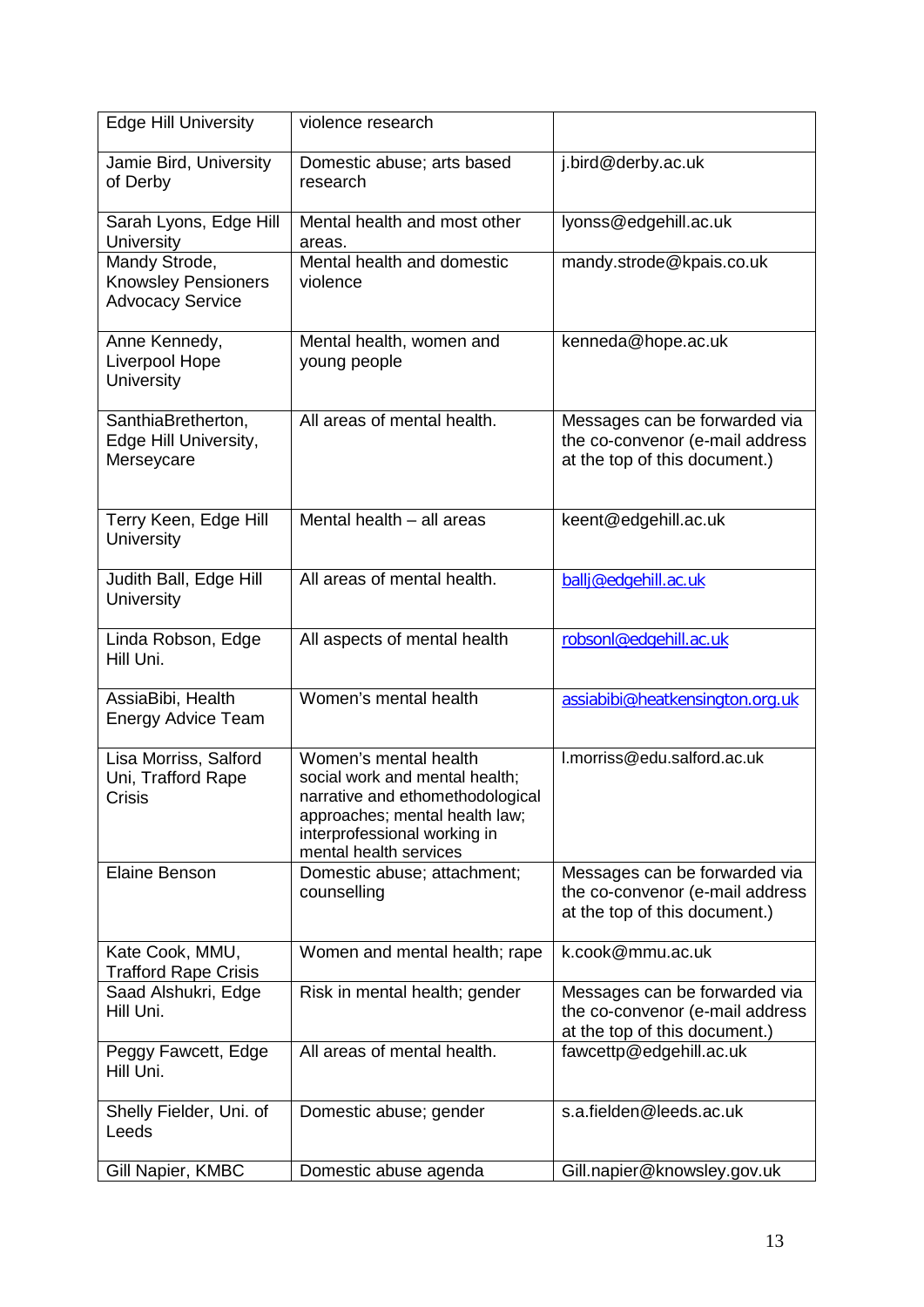| Mike Coleman,<br>Knowsley Borough<br>Council                                  | Domestic abuse agenda; violent<br>crime                                                    | mike.coleman@knowsley.gov.uk;                                                                     |
|-------------------------------------------------------------------------------|--------------------------------------------------------------------------------------------|---------------------------------------------------------------------------------------------------|
| Afrah Qassim                                                                  | Domestic abuse and mental<br>health                                                        | afrah.gassim@liverpoolpct.nhs.uk                                                                  |
| Wendy O'Mara,<br>Practitioner                                                 | DV and mental health                                                                       | Messages can be forwarded via<br>the co-convenor (e-mail address<br>at the top of this document.) |
| Brenda Jones, Sefton<br><b>MBC</b>                                            | Domestic/sexual violence and<br>mental health; violent crime                               | Brenda.jones@sefton.gov.uk                                                                        |
| Pam Billington, Sefton<br><b>MBC</b>                                          | Children and families; domestic<br>violence                                                | pam.billington@sefton.gov.uk                                                                      |
| Yvette Brown,<br>Coventry Uni.                                                | Sexual and domestic violence<br>and mental health                                          | hsx578@coventry.ac.uk                                                                             |
| Diane Phimister,<br>Coventry Uni.                                             | Domestic violence and sexual<br>violence, especially affecting<br>young women (aged 16-24) | Hsx252@coventry.ac.uk                                                                             |
| Lynn Crombie,<br><b>Lancaster and District</b><br>Women's Aid                 | Domestic violence and mental<br>health                                                     | Messages can be forwarded via<br>the co-convenor (e-mail address<br>at the top of this document.) |
| Diane Underwood                                                               | Domestic violence                                                                          | Messages can be forwarded via<br>the co-convenor (e-mail address<br>at the top of this document.) |
| Matty Caine,<br>Merseycare NHS Trust                                          | Domestic violence and mental<br>health                                                     | Messages can be forwarded via<br>the co-convenor (e-mail address<br>at the top of this document.) |
| Rebecca Smith, WAIS                                                           | Domestic violence and gender<br>identity                                                   | Rebecca@wais.org.uk                                                                               |
| Jeanette Collins, CRI                                                         | Substance use and mental<br>health                                                         | Jeanette.collins@cri.org.uk                                                                       |
| Michelle Moor, Sefton<br>Council                                              | Domestic violence, mental<br>health and substance misuse                                   | Messages can be forwarded via<br>the co-convenor (e-mail address<br>at the top of this document.) |
| Yvette Reader,<br><b>Safeguarding Adults</b><br>nurse                         | Domestic violence, mental<br>health and mental capacity                                    | Yvette.reader@nhs.net                                                                             |
| Susan Worbury, LCH<br>Safeguarding                                            | Domestic violence, mental<br>health and Multi-agency working                               | Sue.worbury@liverpoolch.nhs.uk                                                                    |
| Debbie Lee,<br><b>Safeguarding Adults</b><br>Team, Sefton NHS<br><b>Trust</b> | Domestic violence and mental<br>health, Multi-agency working                               | Debbie.lee@sefton.nhs.uk                                                                          |
| Sharon Maudsley,<br><b>Edge Hill University</b>                               | Survivors of domestic violence                                                             | 20669755@edgehill.ac.uk                                                                           |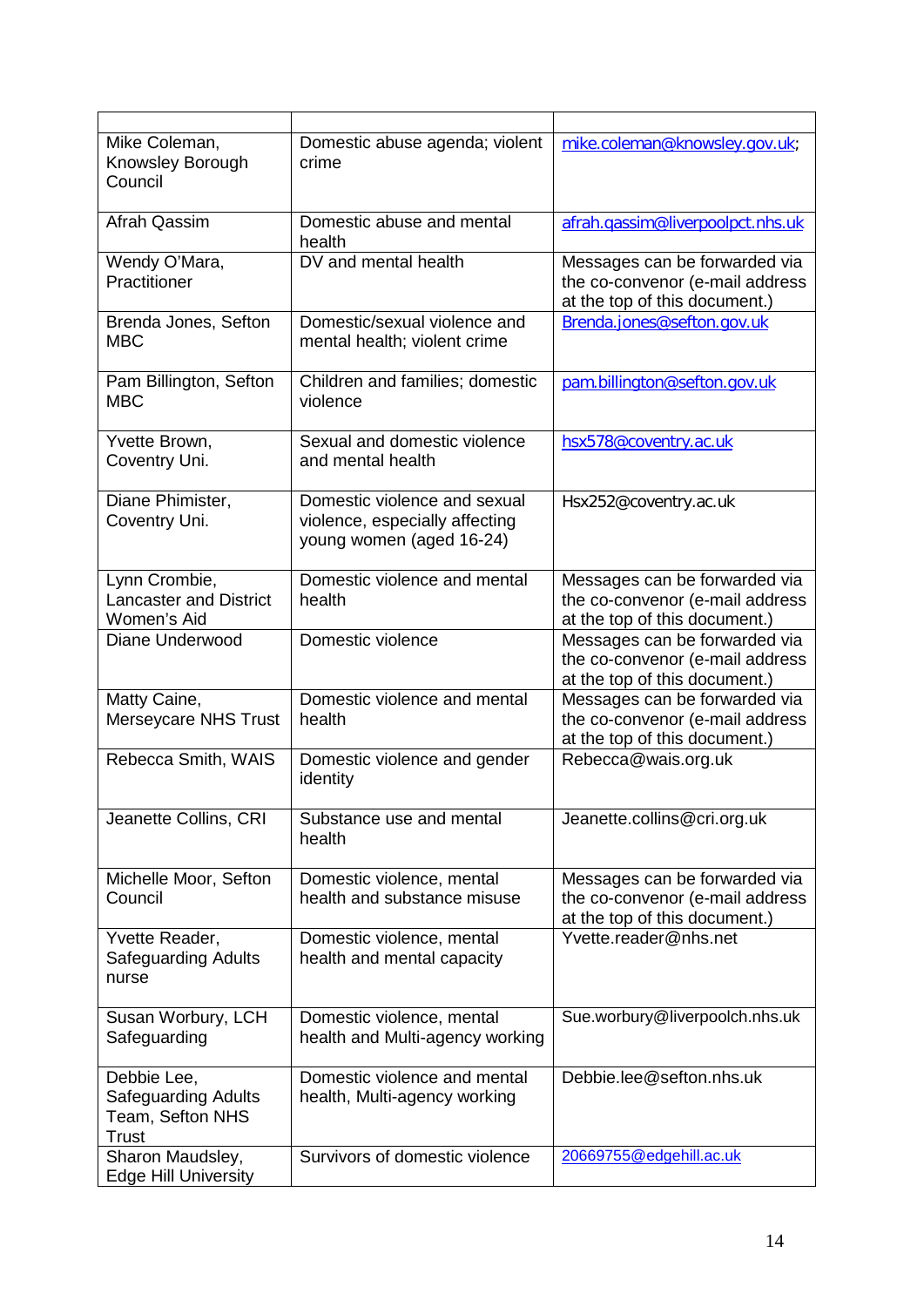| Helen Baker, Edge Hill<br>University, Law and<br>Criminology                                                                                                            | Domestic violence;<br>homelessness; mental health                                                                                                                                                                                | Helen.baker@edgehill.ac.uk                                                                                                            |
|-------------------------------------------------------------------------------------------------------------------------------------------------------------------------|----------------------------------------------------------------------------------------------------------------------------------------------------------------------------------------------------------------------------------|---------------------------------------------------------------------------------------------------------------------------------------|
| Reidun Norvoll, Post-<br><b>Doctoral Research</b><br>Fellow<br>at the University of<br>Oslo, Institute of<br>Health and Society,<br>Centre for<br><b>Medical Ethics</b> | Mental health services, ethics<br>and coercion. Next of kins'<br>views on and experiences with<br>coercion and participation.                                                                                                    | reidun.norvoll@medisin.uio.no                                                                                                         |
| Anne Werner,<br><b>Akershus University</b><br>Hospital, Norway                                                                                                          | Gender perspectives; problem<br>drinking/alcohol abuse; family<br>caregivers/adult children;<br>chronic illness/ stigma/shame.                                                                                                   | Anne.werner@ahus.no                                                                                                                   |
| Sara Louise Wheeler,<br>University of Chester                                                                                                                           | Somatisation; medically<br>unexplained symptoms                                                                                                                                                                                  | Messages can be forwarded via<br>the co-convenor (e-mail address<br>at the top of this document.)                                     |
| Ian Spencer, Durham<br>University                                                                                                                                       | Hospital design; politics of<br>mental health; medical<br>technology; prison mental<br>health; Marxist concept of<br>alienation and mental illness.                                                                              | i.h.spencer@durham.ac.uk                                                                                                              |
| Cath Quinn, Plymouth<br>University                                                                                                                                      | Offender health; qualitative<br>research; people with lived<br>experience                                                                                                                                                        | Cath.quinn@pms.ac.uk                                                                                                                  |
| Nicole Shepherd,<br>University of<br>Queensland, Australia                                                                                                              | Occupations in mental health<br>care, interagency collaboration.                                                                                                                                                                 | School of Social Science,<br>University of Queensland,<br>Australia.<br>n.shepherd2@uq.edu.au                                         |
| Emma Williamson,<br>University of Bristol                                                                                                                               | Gendered violence                                                                                                                                                                                                                | e.williamson@bristol.ac.uk                                                                                                            |
| Justine Karpusheff,<br>University of<br>Manchester                                                                                                                      | Adult mental health; qualitative<br>methods; service user<br>involvement                                                                                                                                                         | Messages can be forwarded via<br>the co-convenor (e-mail address<br>at the top of this document.)                                     |
| Kate Spiegelhalter                                                                                                                                                      | Creative interventions in mental<br>health and well-being exploring<br>how to increase uptake of<br>mindfulness-based therapies for<br>diverse populations.                                                                      | k.l.spiegelhalter@sussex.ac.uk                                                                                                        |
| Jenny Speirs<br>Postgraduate<br>Research Student,<br>Sociology<br>Institute of Health and<br><b>Wellbeing and School</b><br>of Social and Political                     | Young people, LGBT, gender<br>and sexuality, self-care, kinship,<br>visual methodologies, mental<br>wellbeing and internet use.<br>Current research investigates<br>how LGBTQ young people who<br>use the internet construct and | School of Social and Political<br>Sciences,<br>Adam Smith Building,<br>40 Bute Gardens,<br>University of Glasgow,<br>Glasgow, G12 8RT |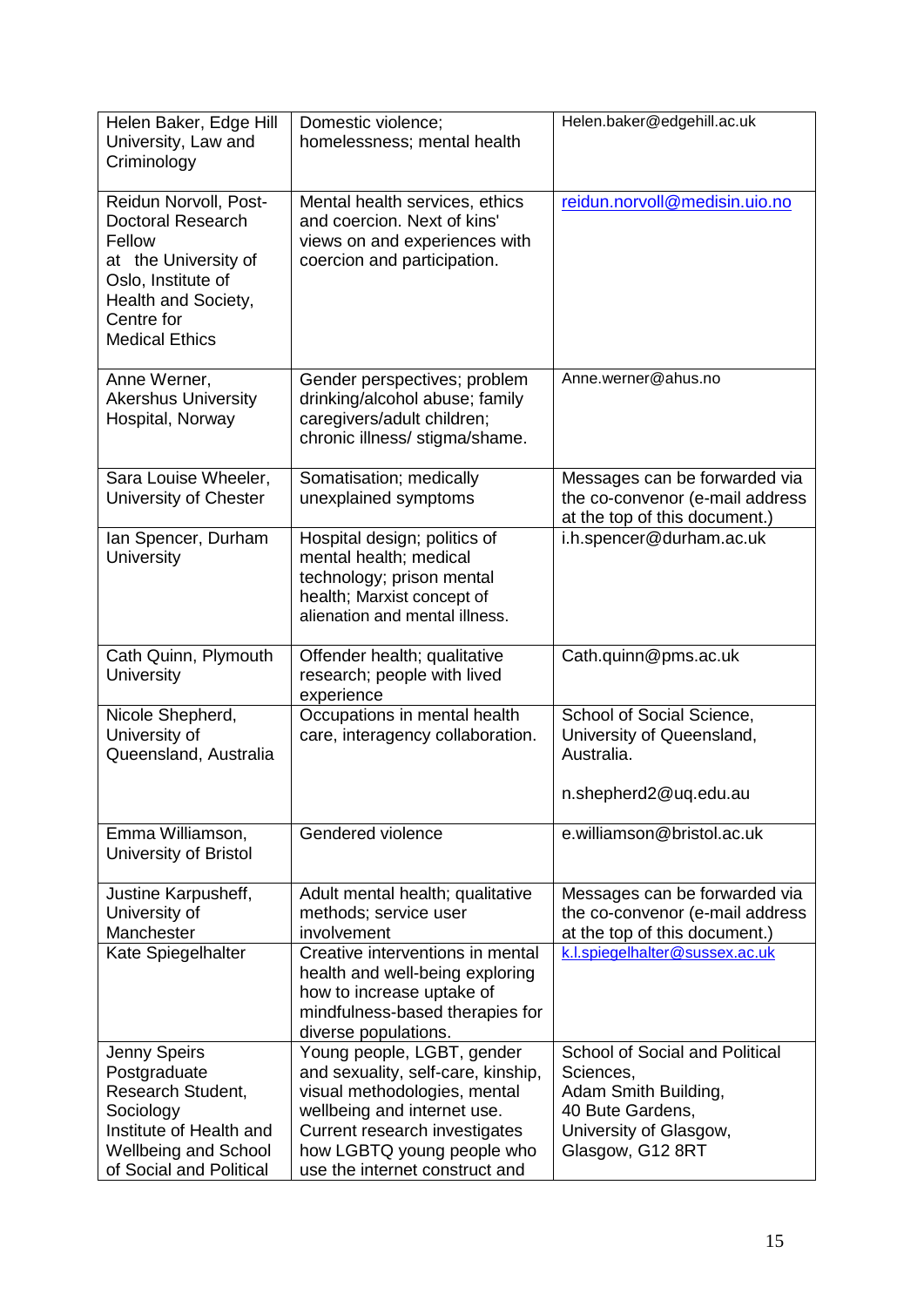| Sciences, University of<br>Glasgow                                                                | manage their psychological<br>wellbeing                                                                                                                                                                                                                                                                                                                                                                                       | j.speirs.1@research.gla.ac.uk                                                                                                                                                                                                                                                                           |
|---------------------------------------------------------------------------------------------------|-------------------------------------------------------------------------------------------------------------------------------------------------------------------------------------------------------------------------------------------------------------------------------------------------------------------------------------------------------------------------------------------------------------------------------|---------------------------------------------------------------------------------------------------------------------------------------------------------------------------------------------------------------------------------------------------------------------------------------------------------|
| Jane McGregor<br>Forum for Youth<br>Participation &<br>Democracy.<br>(Cambridge Faculty of<br>Ed) | <b>Education. Student</b><br>Voice. Mental Health Recovery<br>Colleges (Nottingham)<br>Communities of practice & Actor<br>Network theory                                                                                                                                                                                                                                                                                      | jane.mcgregor@educationresea<br>rch.co.uk                                                                                                                                                                                                                                                               |
| Liz Brosnan<br><b>ISSP Government of</b><br><b>Ireland Phd Scholar</b>                            | Service-user involvement in<br>Irish mental health services.<br>Power and the politics of<br>recognition in user involvement.<br>Epidemiological challenges to<br>bio-psychiatry. User<br>movements, especially in<br>Ireland. Participatory action<br>research and emancipatory<br>methodologies, Human rights<br>and mental health, including<br>impact of the Convention on the<br>Rights of Persons with<br>Disabilities. | <b>FG114</b><br>Department of Sociology<br>University of Limerick<br>Republic of Ireland<br>Liz.Brosnan@ul.ie                                                                                                                                                                                           |
| <b>RicheldisYhap</b><br>Post-Graduate Student<br>at Cardiff University                            | Mental Health, Recovery and<br>the Service User Perspective.                                                                                                                                                                                                                                                                                                                                                                  | yhaprm1@cardiff.ac.uk                                                                                                                                                                                                                                                                                   |
| Rebecca Hutten<br><b>Research Fellow and</b><br><b>IQuESTS Project</b><br>Manager                 | Mental health policy and<br>practice, esp. in relation to<br>primary care; Mental health self-<br>management; Sociology and<br>anthropology of mental health<br>professions                                                                                                                                                                                                                                                   | Centre for Psychological Services<br>Research<br>School of Health and Related<br>Research<br>University of Sheffield<br>Email. r.hutten@sheffield.ac.uk<br>http://www.sheffield.ac.uk/scharr/se<br>ctions/hsr/mh/sectionstaff/hutten<br>http://clahrc-sy.nihr.ac.uk/theme-<br>iquests-introduction.html |
| <b>Ann-Charlott Timander</b><br>PhD-student                                                       | Mental distress and recovery<br>from a disability studies<br>perspective.                                                                                                                                                                                                                                                                                                                                                     | Division of Health Research<br>Faculty of Health and Medicine<br><b>Lancaster University</b><br>Lancaster, LA1 4YH, UK<br>a.timander1@lancaster.ac.uk                                                                                                                                                   |
| <b>Melanie Stray</b><br>PhD student                                                               | <b>Community Treatment Orders</b><br>and BME groups.                                                                                                                                                                                                                                                                                                                                                                          | Ilxms41@nottingham.ac.uk                                                                                                                                                                                                                                                                                |
| <b>Victoria Potts</b><br>Doctoral Researcher                                                      | the lived experiences<br>of participants in community<br>involvement and supported<br>volunteering schemes aimed at<br>supporting people with a mental<br>health condition, esp regarding<br>stigma, and discrimination                                                                                                                                                                                                       | School of Applied Social Sciences<br>Durham University<br><b>Elvet Riverside II</b><br>New Elvet<br>Durham<br>DH1 3JT<br>v.e.potts@durham.ac.uk                                                                                                                                                         |
| Andrew Roberts,<br>Senior Lecturer,<br>Sociology, Middlesex                                       | The history of social science,<br>mental health, survivor<br>perspectives and the survivors'                                                                                                                                                                                                                                                                                                                                  | studymore@studymore.org.uk<br>Canbe contacted via my                                                                                                                                                                                                                                                    |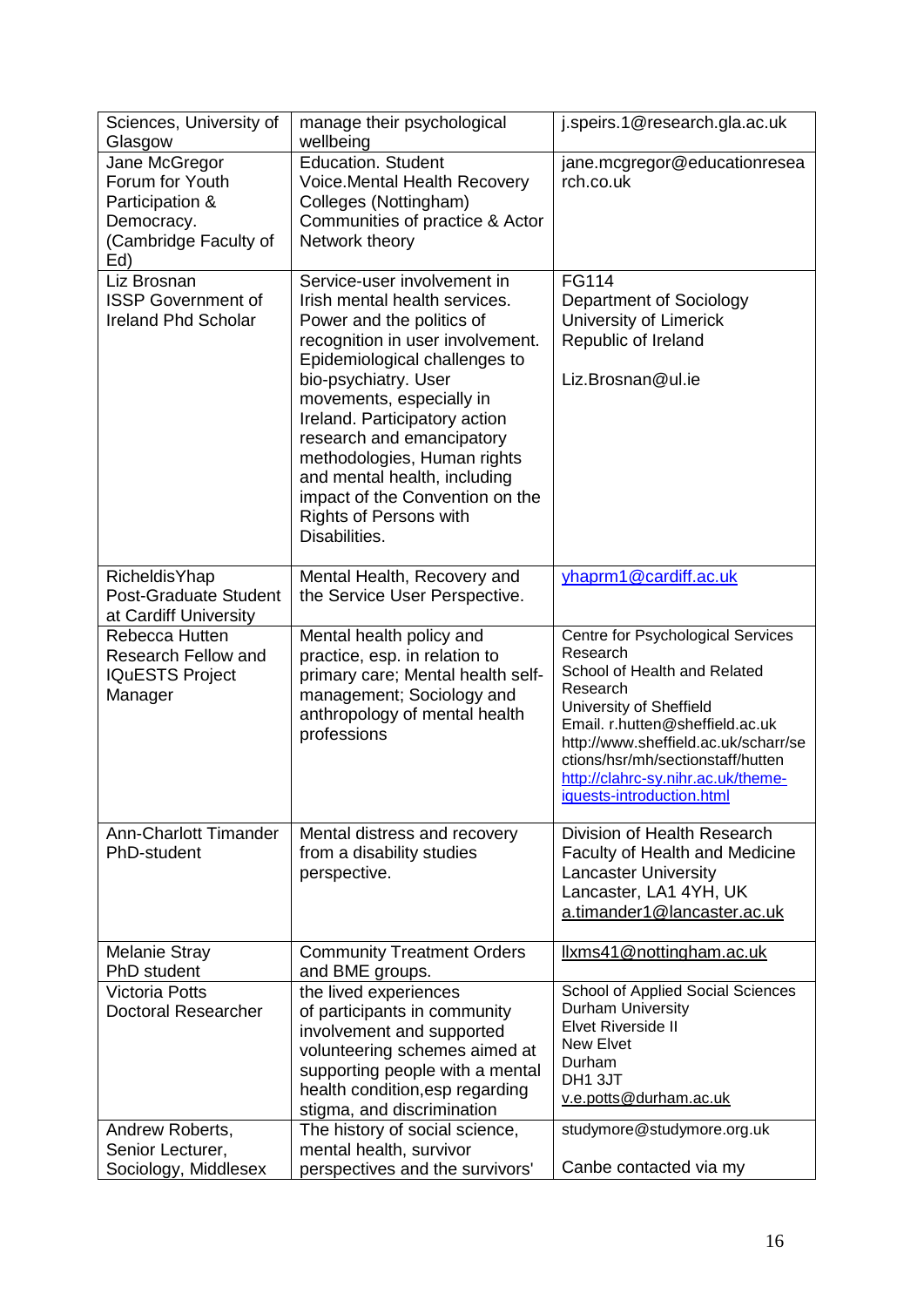| <b>University</b><br>and Secretary of the                                                                                                                                                                                    | movement.                                                                                                                                                                                                                                                                                                                                                                                         | website: http://studymore.org.uk<br>Ţ                                                                                                                                                                 |
|------------------------------------------------------------------------------------------------------------------------------------------------------------------------------------------------------------------------------|---------------------------------------------------------------------------------------------------------------------------------------------------------------------------------------------------------------------------------------------------------------------------------------------------------------------------------------------------------------------------------------------------|-------------------------------------------------------------------------------------------------------------------------------------------------------------------------------------------------------|
| <b>Survivors History</b><br>Group                                                                                                                                                                                            |                                                                                                                                                                                                                                                                                                                                                                                                   |                                                                                                                                                                                                       |
| Dina Poursanidou<br>Honorary Research<br>Associate                                                                                                                                                                           | Gender and mental<br>health/emotional well-being;<br>service user involvement in<br>mental health and social care<br>research; psychosocial aspects<br>of childhood chronic illness;<br>educational and social exclusion<br>in young people; youth justice;<br>theory and practice of<br>qualitative, narrative and<br>biographical research; the use<br>of visual methods in social<br>research. | University of Manchester<br>Centre for Women's Mental<br>Health<br>Institute of Brain, Behaviour and<br><b>Mental Health</b><br>Manchester<br>M13 9PL<br>konstantina.poursanidou@manc<br>hester.ac.uk |
| Justyna Bell, Research<br><b>Fellow at UKCRC</b><br><b>Centre of Excellence</b><br>for Public Health (NI)<br>Queen's University<br>Belfast within the<br>School of Medicine,<br>Dentistry and<br><b>Biomedical Sciences.</b> | Mental health and well-being in<br>migrants, sense of belonging<br>and identity formation,<br>qualitative methods of social<br>research.                                                                                                                                                                                                                                                          | j.bell@qub.ac.uk                                                                                                                                                                                      |
| Dr Jeremy Dixon,<br>Lecturer, Dept. Of<br>Social and Policy<br>Sciences University of<br><b>Bath</b>                                                                                                                         | <b>Risk and mental</b><br>health; service user<br>perspectives; social aspects of<br>forensic mental health care.                                                                                                                                                                                                                                                                                 | j.dixon2@bath.ac.uk                                                                                                                                                                                   |
| Krysia Canvin<br>Honorary Research<br>Fellow, University of<br><b>Oxford Qualitative</b><br><b>Research Consultant</b>                                                                                                       | Personal experiences of health,<br>mental health and wellbeing;<br>policy, service delivery and health<br>and social interventions;<br>coercion, compulsion and<br>adherence; recruiting and<br>interviewing people from<br>vulnerable and marginalised<br>groups and/or in challenging<br>settings; public/user involvement;<br><b>Grounded Theory</b>                                           | krysia.canvin@psych.ox.ac.uk<br>consultancy@krysiacanvin.org<br>krysiacanvin.org                                                                                                                      |
| Karen Newbigging,<br>University of<br>Birmingham                                                                                                                                                                             | Mental health system<br>transformation and have most<br>recently undertaken research in<br>the area of advocacy and the<br>service user voice; mental<br>wellbeing and service user<br>agency in the mental health<br>policy process.                                                                                                                                                             | k.v.newbigging@bham.ac.uk                                                                                                                                                                             |
| Matthew Lariviere,<br>PhD Student,                                                                                                                                                                                           | <b>Research interests:</b><br>Qualitative methods, dementia                                                                                                                                                                                                                                                                                                                                       | Contact:<br>School of Rehabilitation                                                                                                                                                                  |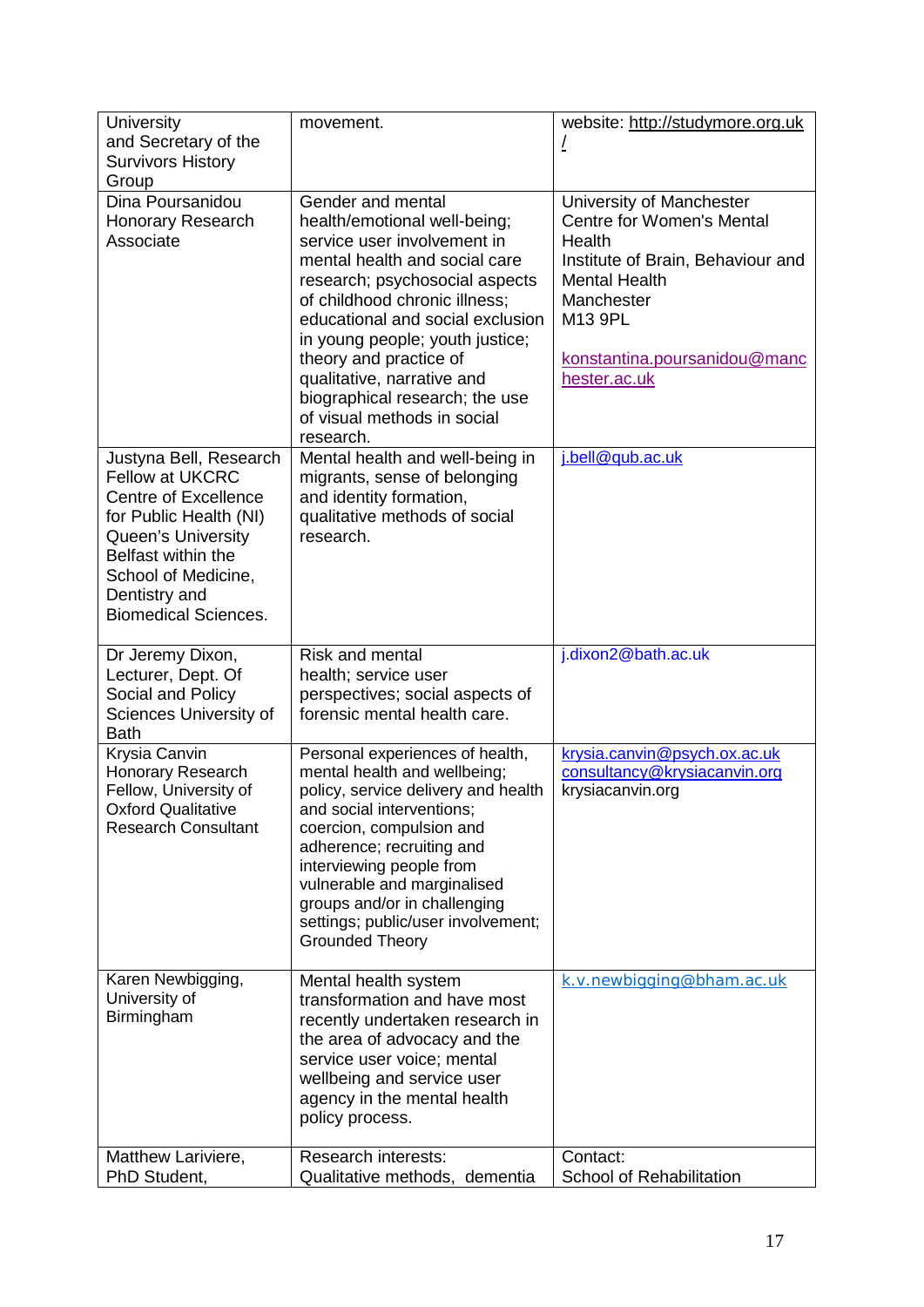| University of East<br>Anglia                                                                                                                                                         |                                                                                                                                                                                                                                  | <b>Sciences</b><br>University of East Anglia<br>Norwich NR4 7TJ<br>m.lariviere@uea.ac.uk |
|--------------------------------------------------------------------------------------------------------------------------------------------------------------------------------------|----------------------------------------------------------------------------------------------------------------------------------------------------------------------------------------------------------------------------------|------------------------------------------------------------------------------------------|
| Dave Harper<br>Reader in Clinical<br>Psychology<br>http://www.uel.ac.uk/ps<br>ychology/staff/davidhar<br>per/                                                                        | Psychiatric diagnosis; critical<br>perspectives; paranoia,<br>delusions and unusual beliefs;<br>qualitative research methods;<br>discourse analysis; and<br>pedagogical issues                                                   | d.harper@uel.ac.uk                                                                       |
| Rebecca Hutten<br>Research Fellow,<br>Mental Health and Co-<br>Morbidities Theme,<br>NIHR CLAHRC YH<br>and NIHR School for<br><b>Public Health</b><br>Research, Alcohol<br>Programme | sociology of the 'psy'<br>$\bullet$<br>professions<br>politics of evidence in<br>$\bullet$<br>talking therapies<br>integrating psychological<br>$\bullet$<br>and physical health<br>services<br>common mental health<br>problems | r.hutten@sheffield.ac.uk                                                                 |
| University of Sheffield<br>School of Health and<br><b>Related Research</b><br>(ScHARR)                                                                                               |                                                                                                                                                                                                                                  |                                                                                          |
| Dr Keelin Howard,<br><b>Bucks New University</b>                                                                                                                                     | social media, mental<br>health                                                                                                                                                                                                   | Keelin.Howard@bucks.ac.uk                                                                |
| Joana Zózimo                                                                                                                                                                         | mental health and illness, social                                                                                                                                                                                                | jzozimo@egasmoniz.edu.pt                                                                 |
| <b>PHD Candidate at</b><br>FEUC and Centro de<br>Estudos Sociais -<br>http://www.ces.uc.pt/<br><b>Assistant Teacher at</b>                                                           | inclusion,<br>(psyco)pharmaceuticalization of<br>society, (psyco)medicalization<br>of society, therapeutical<br>ideologies, social sciences                                                                                      |                                                                                          |
| Cooperativa de Ensino<br>Egas Moniz -<br>http://www.egasmoniz.<br>com.pt/                                                                                                            |                                                                                                                                                                                                                                  |                                                                                          |
| Researcher at CIIEM -<br>http://www.egasmoniz.<br>com.pt/pt-<br>pt/ciiem.aspx                                                                                                        |                                                                                                                                                                                                                                  |                                                                                          |